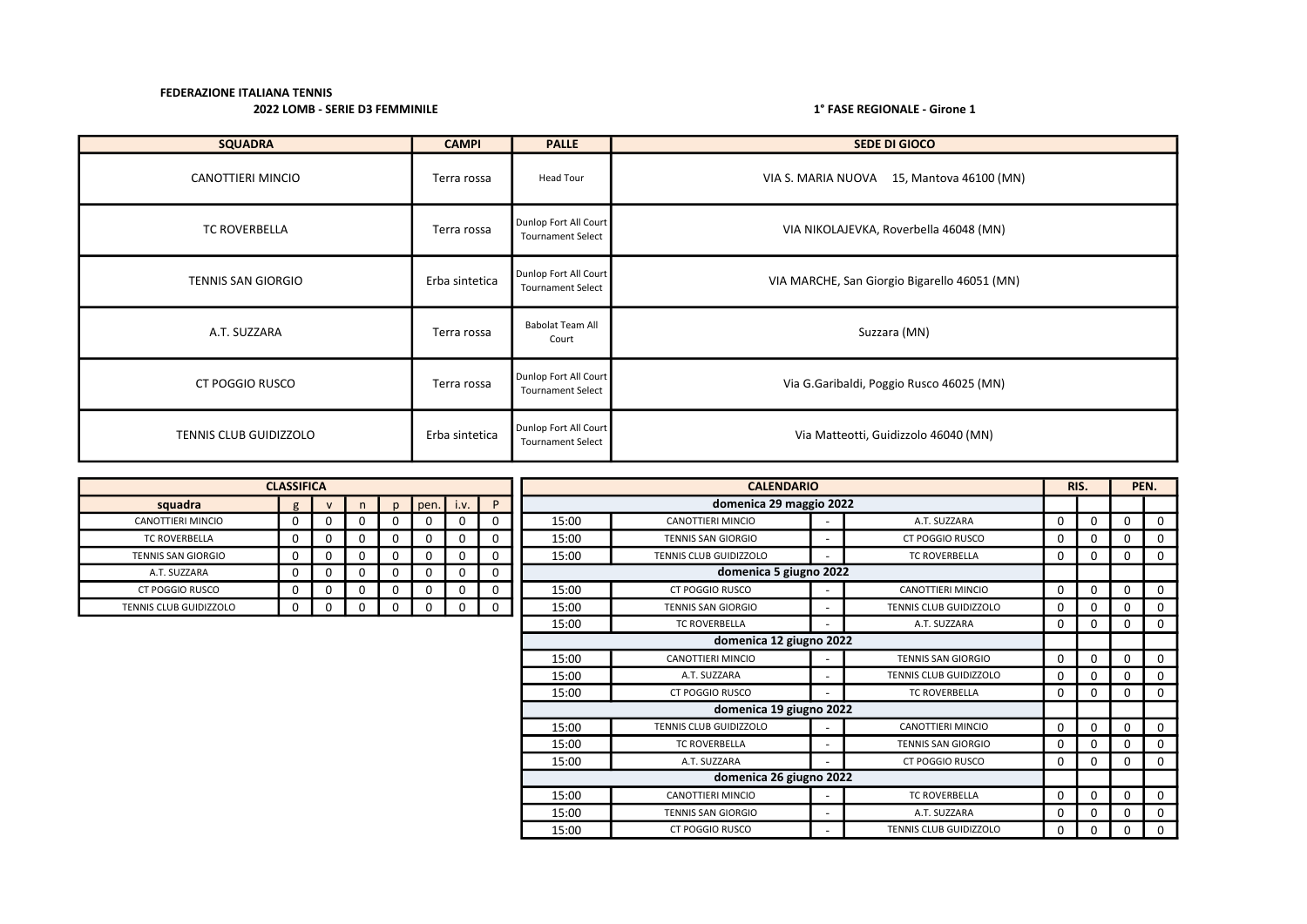| <b>SQUADRA</b>                | <b>CAMPI</b>        | <b>PALLE</b>                                      | <b>SEDE DI GIOCO</b>                    |
|-------------------------------|---------------------|---------------------------------------------------|-----------------------------------------|
| TIMING - A                    | Terra rossa         | <b>Babolat Team All</b><br>Court                  | VIA MAINETTI, Brescia 25123 (BS)        |
| TC IL MEZZODI - B             | Terra rossa         | Dunlop Fort All Court<br><b>Tournament Select</b> | Via Sale, Gussago 25064 (BS)            |
| <b>MUTTI &amp; BARTOLUCCI</b> | Erba sintetica      | Dunlop Fort All Court<br><b>Tournament Select</b> | Castiglione delle Stiviere (MN)         |
| POLISPORTIVA SIRMIONE         | Terra rossa         | Dunlop Fort All Court<br><b>Tournament Select</b> | Via Salvemini, Sirmione 25019 (BS)      |
| <b>G.S. SAN MARTINO</b>       | Terra rossa         | Dunlop Fort All Court<br><b>Tournament Select</b> | Via zeneroni n1 " Desenzano del Garda " |
| TENNIS CLUB ORZINUOVI         | Sintetico - Play-it | Dunlop Fort All Court<br><b>Tournament Select</b> | Via Lonato, Orzinuovi 25034 (BS)        |

|                               | <b>CLASSIFICA</b> |   |          |              |      |          |             |       | <b>CALENDARIO</b>             |  |                               |          |              |             | PEN.     |
|-------------------------------|-------------------|---|----------|--------------|------|----------|-------------|-------|-------------------------------|--|-------------------------------|----------|--------------|-------------|----------|
| squadra                       | g                 |   | n        | $\mathsf{D}$ | pen. | i.v.     | P           |       | domenica 29 maggio 2022       |  |                               |          |              |             |          |
| TIMING - A                    | 0                 | 0 |          |              |      | $\Omega$ | 0           | 15:00 | TIMING - A                    |  | POLISPORTIVA SIRMIONE         | O        | $\mathbf 0$  | 0           | 0        |
| TC IL MEZZODI - B             | $\mathbf 0$       | 0 | 0        | $\Omega$     |      | $\Omega$ | $\mathbf 0$ | 15:00 | <b>MUTTI &amp; BARTOLUCCI</b> |  | G.S. SAN MARTINO              | $\Omega$ | $\mathbf 0$  | 0           | 0        |
| <b>MUTTI &amp; BARTOLUCCI</b> | 0                 | 0 | $\Omega$ | 0            | 0    | $\Omega$ | $\mathbf 0$ | 15:00 | <b>TENNIS CLUB ORZINUOVI</b>  |  | TC IL MEZZODI - B             | 0        | $\mathbf 0$  | 0           | 0        |
| POLISPORTIVA SIRMIONE         | 0                 |   |          | $\Omega$     |      | $\Omega$ | $\mathbf 0$ |       | domenica 5 giugno 2022        |  |                               |          |              |             |          |
| <b>G.S. SAN MARTINO</b>       | 0                 | 0 | 0        | $\Omega$     |      | $\Omega$ | 0           | 15:00 | <b>G.S. SAN MARTINO</b>       |  | TIMING - A                    | $\Omega$ | $\mathbf 0$  | $\Omega$    | $\Omega$ |
| TENNIS CLUB ORZINUOVI         | $\mathbf 0$       | 0 |          | 0            | 0    | $\Omega$ | $\mathbf 0$ | 15:00 | <b>MUTTI &amp; BARTOLUCCI</b> |  | <b>TENNIS CLUB ORZINUOVI</b>  |          | 0            | 0           | 0        |
|                               |                   |   |          |              |      |          |             | 15:00 | TC IL MEZZODI - B             |  | POLISPORTIVA SIRMIONE         | $\Omega$ | $\mathbf 0$  | 0           | $\Omega$ |
|                               |                   |   |          |              |      |          |             |       | domenica 12 giugno 2022       |  |                               |          |              |             |          |
|                               |                   |   |          |              |      |          |             | 15:00 | TIMING - A                    |  | <b>MUTTI &amp; BARTOLUCCI</b> | $\Omega$ | $\mathbf 0$  | $\mathbf 0$ | $\Omega$ |
|                               |                   |   |          |              |      |          |             | 15:00 | POLISPORTIVA SIRMIONE         |  | <b>TENNIS CLUB ORZINUOVI</b>  | 0        | 0            | 0           | 0        |
|                               |                   |   |          |              |      |          |             | 15:00 | <b>G.S. SAN MARTINO</b>       |  | TC IL MEZZODI - B             | $\Omega$ | $\mathbf 0$  | 0           | 0        |
|                               |                   |   |          |              |      |          |             |       | domenica 19 giugno 2022       |  |                               |          |              |             |          |
|                               |                   |   |          |              |      |          |             | 15:00 | <b>TENNIS CLUB ORZINUOVI</b>  |  | TIMING - A                    | $\Omega$ | $\mathbf 0$  | 0           | $\Omega$ |
|                               |                   |   |          |              |      |          |             | 15:00 | TC IL MEZZODI - B             |  | <b>MUTTI &amp; BARTOLUCCI</b> | 0        | 0            | 0           | 0        |
|                               |                   |   |          |              |      |          |             | 15:00 | POLISPORTIVA SIRMIONE         |  | <b>G.S. SAN MARTINO</b>       | 0        | 0            | 0           | 0        |
|                               |                   |   |          |              |      |          |             |       | domenica 26 giugno 2022       |  |                               |          |              |             |          |
|                               |                   |   |          |              |      |          |             | 15:00 | TIMING - A                    |  | TC IL MEZZODI - B             | $\Omega$ | $\mathbf 0$  | 0           | 0        |
|                               |                   |   |          |              |      |          |             | 15:00 | MUTTI & BARTOLUCCI            |  | POLISPORTIVA SIRMIONE         | 0        | 0            | 0           | 0        |
|                               |                   |   |          |              |      |          |             | 15:00 | <b>G.S. SAN MARTINO</b>       |  | <b>TENNIS CLUB ORZINUOVI</b>  | 0        | $\mathbf{0}$ | 0           | 0        |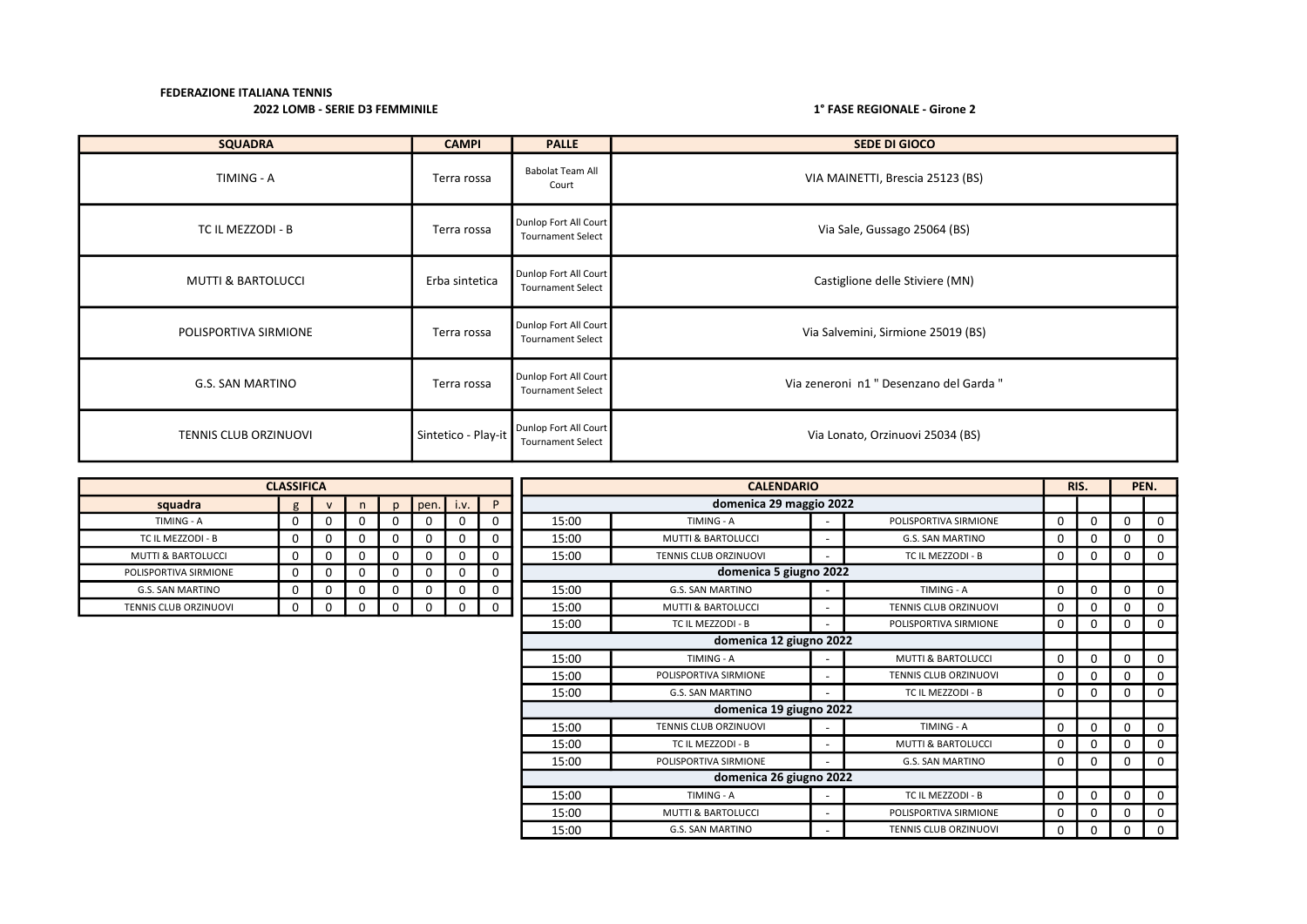| <b>SQUADRA</b>           | <b>CAMPI</b>             | <b>PALLE</b>                                      | SEDE DI GIOCO                         |
|--------------------------|--------------------------|---------------------------------------------------|---------------------------------------|
| TC IL MEZZODI' - A       | Terra rossa              | Dunlop Fort All Court<br><b>Tournament Select</b> | Via Sale, Gussago 25064 (BS)          |
| SABBIO CHIESE            | Sintetico - green<br>set | <b>Babolat Team</b>                               | via Pertini, Sabbio Chiese 25070 (BS) |
| CT BAGNOLO MELLA         | Terra rossa              | Dunlop Fort All Court<br><b>Tournament Select</b> | Bagnolo Mella (BS)                    |
| <b>FORZA E COSTANZA</b>  | Terra rossa              | Dunlop Fort All Court<br><b>Tournament Select</b> | VIA CASTELLO, Brescia 25100 (BS)      |
| TC NAVE                  | Terra rossa              | Head Tour                                         | via capra, Nave 25075 (BS)            |
| <b>TENNIS CLUB GHEDI</b> | Terra rossa              | Dunlop Fort All Court<br><b>Tournament Select</b> | Via Olimpia, Ghedi 25016 (BS)         |

|                         | <b>CLASSIFICA</b> |              |          |              |          |          |             |       | <b>CALENDARIO</b>        |                          |                          |          |             |          | PEN.     |
|-------------------------|-------------------|--------------|----------|--------------|----------|----------|-------------|-------|--------------------------|--------------------------|--------------------------|----------|-------------|----------|----------|
| squadra                 | $\sigma$          | $\mathsf{v}$ | n        | $\mathsf{D}$ | pen.     | i.v.     | P           |       | domenica 29 maggio 2022  |                          |                          |          |             |          |          |
| TC IL MEZZODI' - A      |                   | 0            | 0        |              | 0        |          | 0           | 15:00 | TC IL MEZZODI' - A       | $\overline{\phantom{a}}$ | <b>FORZA E COSTANZA</b>  | 0        | $\mathbf 0$ |          |          |
| SABBIO CHIESE           |                   | $\mathbf 0$  | $\Omega$ | 0            | $\Omega$ |          | 0           | 15:00 | <b>CT BAGNOLO MELLA</b>  | $\overline{\phantom{a}}$ | <b>TC NAVE</b>           | 0        | $\mathbf 0$ |          | $\Omega$ |
| <b>CT BAGNOLO MELLA</b> | $\Omega$          | 0            | 0        | 0            | 0        | $\Omega$ | 0           | 15:00 | <b>TENNIS CLUB GHEDI</b> | ٠                        | SABBIO CHIESE            | 0        | $\mathbf 0$ | 0        | $\Omega$ |
| <b>FORZA E COSTANZA</b> |                   | 0            | $\Omega$ |              | 0        |          | 0           |       | domenica 5 giugno 2022   |                          |                          |          |             |          |          |
| <b>TC NAVE</b>          |                   | 0            | 0        | 0            | 0        |          | 0           | 15:00 | TC NAVE                  | $\overline{\phantom{a}}$ | TC IL MEZZODI' - A       | $\Omega$ | $\mathbf 0$ | 0        |          |
| TENNIS CLUB GHEDI       |                   | 0            | 0        | 0            | 0        |          | $\mathbf 0$ | 15:00 | <b>CT BAGNOLO MELLA</b>  | $\overline{\phantom{0}}$ | <b>TENNIS CLUB GHEDI</b> | 0        | 0           |          | $\Omega$ |
|                         |                   |              |          |              |          |          |             | 15:00 | SABBIO CHIESE            | $\overline{\phantom{0}}$ | <b>FORZA E COSTANZA</b>  | 0        | 0           | 0        | $\Omega$ |
|                         |                   |              |          |              |          |          |             |       | domenica 12 giugno 2022  |                          |                          |          |             |          |          |
|                         |                   |              |          |              |          |          |             | 15:00 | TC IL MEZZODI' - A       | $\overline{\phantom{a}}$ | <b>CT BAGNOLO MELLA</b>  | 0        | $\mathbf 0$ |          |          |
|                         |                   |              |          |              |          |          |             | 15:00 | <b>FORZA E COSTANZA</b>  | $\overline{\phantom{0}}$ | <b>TENNIS CLUB GHEDI</b> | 0        | 0           | 0        |          |
|                         |                   |              |          |              |          |          |             | 15:00 | <b>TC NAVE</b>           | $\overline{\phantom{0}}$ | SABBIO CHIESE            | 0        | 0           | 0        |          |
|                         |                   |              |          |              |          |          |             |       | domenica 19 giugno 2022  |                          |                          |          |             |          |          |
|                         |                   |              |          |              |          |          |             | 15:00 | TENNIS CLUB GHEDI        | $\overline{\phantom{a}}$ | TC IL MEZZODI' - A       | $\Omega$ | $\mathbf 0$ | $\Omega$ | $\Omega$ |
|                         |                   |              |          |              |          |          |             | 15:00 | SABBIO CHIESE            | $\overline{\phantom{a}}$ | <b>CT BAGNOLO MELLA</b>  | 0        | $\Omega$    |          |          |
|                         |                   |              |          |              |          |          |             | 15:00 | <b>FORZA E COSTANZA</b>  | $\overline{\phantom{0}}$ | <b>TC NAVE</b>           | 0        | 0           |          | $\Omega$ |
|                         |                   |              |          |              |          |          |             |       | domenica 26 giugno 2022  |                          |                          |          |             |          |          |
|                         |                   |              |          |              |          |          |             | 15:00 | TC IL MEZZODI' - A       | $\overline{\phantom{a}}$ | SABBIO CHIESE            | $\Omega$ | $\mathbf 0$ | 0        | $\Omega$ |
|                         |                   |              |          |              |          |          |             | 15:00 | <b>CT BAGNOLO MELLA</b>  | $\overline{\phantom{a}}$ | <b>FORZA E COSTANZA</b>  | 0        | 0           |          |          |
|                         |                   |              |          |              |          |          |             | 15:00 | <b>TC NAVE</b>           |                          | <b>TENNIS CLUB GHEDI</b> | 0        | 0           | 0        | 0        |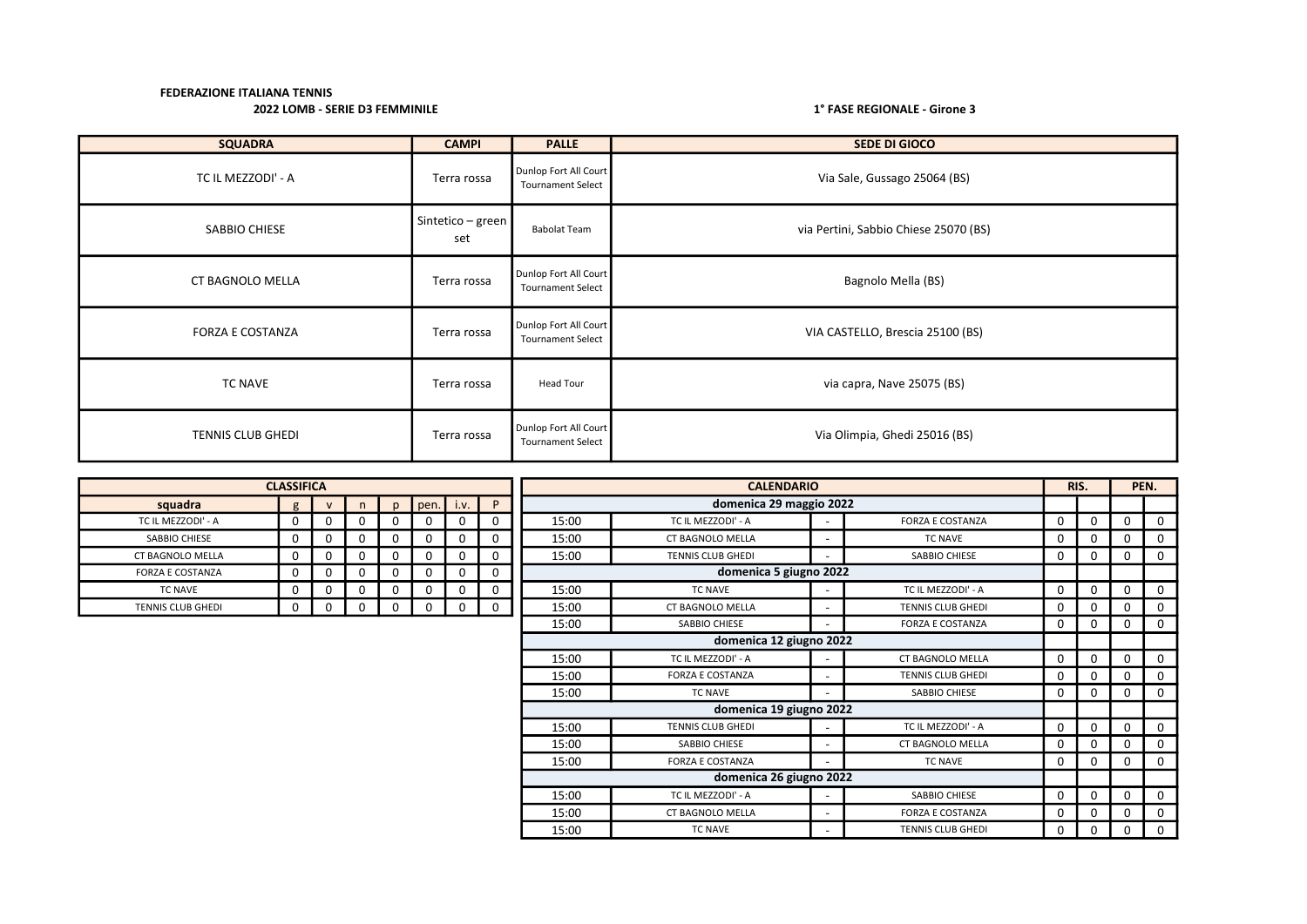| <b>SQUADRA</b>          | <b>CAMPI</b>                   | <b>PALLE</b>                                      | <b>SEDE DI GIOCO</b>                               |
|-------------------------|--------------------------------|---------------------------------------------------|----------------------------------------------------|
| SPALTO SAN MARCO        | Terra rossa                    | Head Tour                                         | Spalto San Marco, Brescia (BS)                     |
| TIMING - B              | Terra rossa                    | <b>Babolat Team All</b><br>Court                  | VIA MAINETTI, Brescia 25123 (BS)                   |
| TC IL MEZZODI - C       | Terra rossa                    | Dunlop Fort All Court<br><b>Tournament Select</b> | Via Sale, Gussago 25064 (BS)                       |
| <b>TORBOLE CASAGLIA</b> | Terra rossa                    | Dunlop Fort All Court<br><b>Tournament Select</b> | Torbole Casaglia (BS)                              |
| <b>TENNIS WORLD</b>     | Erba sintetica                 | Dunlop Fort Clay<br>Court                         | VIA GIARDINO, Piancogno (BS)                       |
| TENNIS CLUB ISOLA       | Sintetico - Altri<br>materiali | Wilson US Open                                    | VIA S. FRANCESCO D'ASSISI, Bonate Sopra 24040 (BG) |

|                         | <b>CLASSIFICA</b> |              |    |              |      |          |             | <b>CALENDARIO</b> |                          |  |                          |          | RIS.         | PEN.     |          |  |
|-------------------------|-------------------|--------------|----|--------------|------|----------|-------------|-------------------|--------------------------|--|--------------------------|----------|--------------|----------|----------|--|
| squadra                 | g                 | $\mathbf{v}$ | n. | $\mathsf{D}$ | pen. | i.v.     | P           |                   | domenica 29 maggio 2022  |  |                          |          |              |          |          |  |
| SPALTO SAN MARCO        | 0                 | O            | 0  | $\Omega$     |      | $\Omega$ | 0           | 15:00             | SPALTO SAN MARCO         |  | <b>TORBOLE CASAGLIA</b>  | 0        |              | 0        | $\Omega$ |  |
| TIMING - B              | 0                 | $\Omega$     | 0  | 0            |      | $\Omega$ | 0           | 15:00             | TC IL MEZZODI - C        |  | <b>TENNIS WORLD</b>      | 0        | <sup>n</sup> | 0        | 0        |  |
| TC IL MEZZODI - C       | 0                 | 0            | 0  | 0            | n    | 0        | 0           | 15:00             | <b>TENNIS CLUB ISOLA</b> |  | TIMING - B               | 0        | 0            | 0        | 0        |  |
| <b>TORBOLE CASAGLIA</b> | $\Omega$          |              | 0  | 0            |      | $\Omega$ | 0           |                   | domenica 5 giugno 2022   |  |                          |          |              |          |          |  |
| <b>TENNIS WORLD</b>     | 0                 | 0            | 0  | 0            |      | $\Omega$ | 0           | 15:00             | <b>TENNIS WORLD</b>      |  | SPALTO SAN MARCO         | 0        | 0            | 0        | $\Omega$ |  |
| TENNIS CLUB ISOLA       | 0                 | 0            | 0  | 0            |      | 0        | $\mathbf 0$ | 15:00             | TC IL MEZZODI - C        |  | TENNIS CLUB ISOLA        | 0        |              | 0        | 0        |  |
|                         |                   |              |    |              |      |          |             | 15:00             | TIMING - B               |  | <b>TORBOLE CASAGLIA</b>  | 0        |              | 0        | $\Omega$ |  |
|                         |                   |              |    |              |      |          |             |                   | domenica 12 giugno 2022  |  |                          |          |              |          |          |  |
|                         |                   |              |    |              |      |          |             | 15:00             | SPALTO SAN MARCO         |  | TC IL MEZZODI - C        | 0        |              | 0        | $\Omega$ |  |
|                         |                   |              |    |              |      |          |             | 15:00             | <b>TORBOLE CASAGLIA</b>  |  | <b>TENNIS CLUB ISOLA</b> | 0        |              | 0        | $\Omega$ |  |
|                         |                   |              |    |              |      |          |             | 15:00             | <b>TENNIS WORLD</b>      |  | TIMING - B               | 0        | 0            | 0        | $\Omega$ |  |
|                         |                   |              |    |              |      |          |             |                   | domenica 19 giugno 2022  |  |                          |          |              |          |          |  |
|                         |                   |              |    |              |      |          |             | 15:00             | TENNIS CLUB ISOLA        |  | SPALTO SAN MARCO         | $\Omega$ | $\Omega$     | $\Omega$ | $\Omega$ |  |
|                         |                   |              |    |              |      |          |             | 15:00             | TIMING - B               |  | TC IL MEZZODI - C        | 0        |              | 0        | $\Omega$ |  |
|                         |                   |              |    |              |      |          |             | 15:00             | <b>TORBOLE CASAGLIA</b>  |  | <b>TENNIS WORLD</b>      | 0        |              | 0        | 0        |  |
|                         |                   |              |    |              |      |          |             |                   | domenica 26 giugno 2022  |  |                          |          |              |          |          |  |
|                         |                   |              |    |              |      |          |             | 15:00             | SPALTO SAN MARCO         |  | TIMING - B               | 0        | 0            | 0        | 0        |  |
|                         |                   |              |    |              |      |          |             | 15:00             | TC IL MEZZODI - C        |  | <b>TORBOLE CASAGLIA</b>  | 0        |              | 0        | 0        |  |
|                         |                   |              |    |              |      |          |             | 15:00             | <b>TENNIS WORLD</b>      |  | <b>TENNIS CLUB ISOLA</b> | 0        |              | 0        | $\Omega$ |  |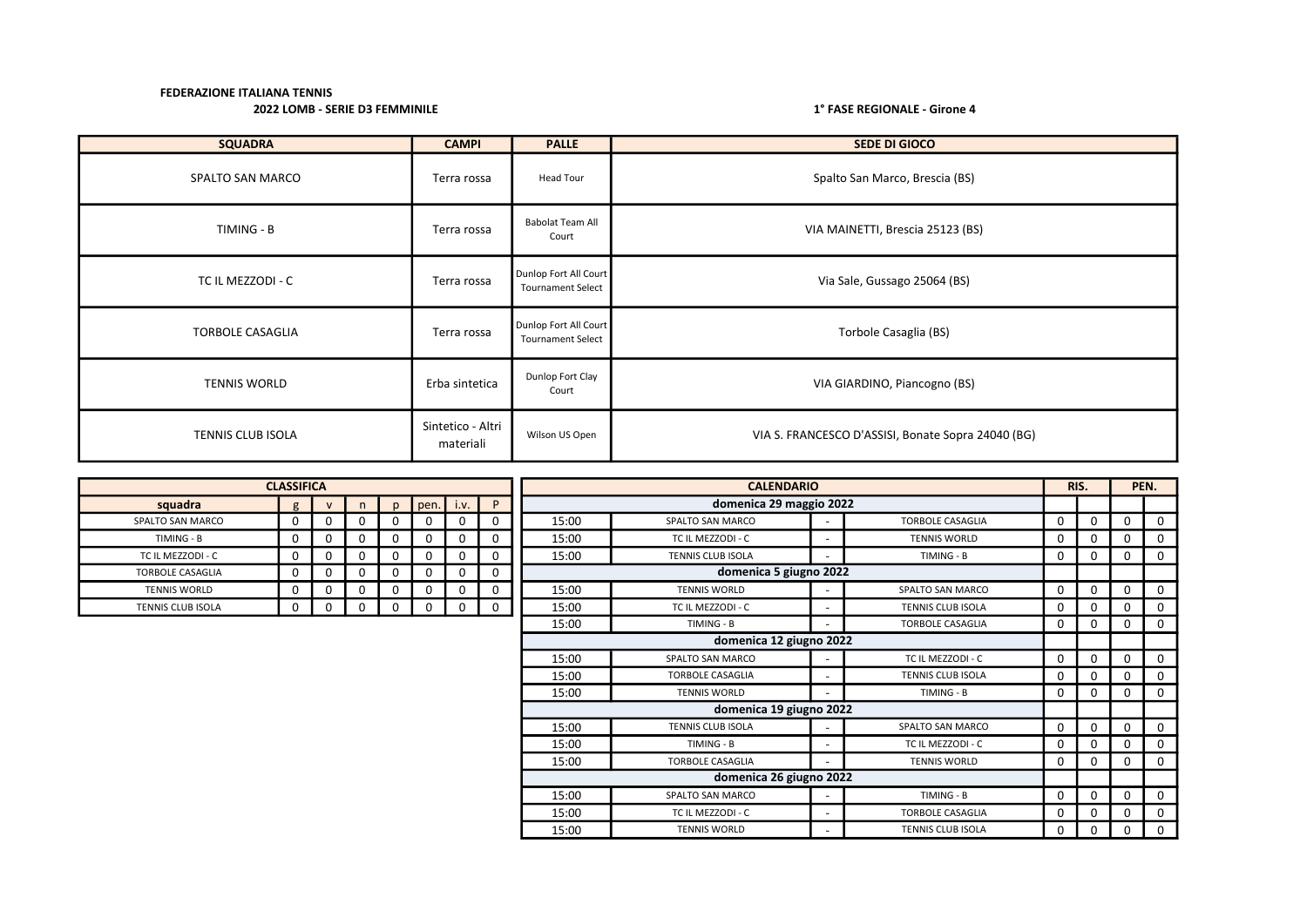| <b>SQUADRA</b>            | <b>CAMPI</b>                   | <b>PALLE</b>                                      | <b>SEDE DI GIOCO</b>                                          |
|---------------------------|--------------------------------|---------------------------------------------------|---------------------------------------------------------------|
| TENNIS CLUB BERGAMO - B   | Terra rossa                    | Dunlop Fort All Court<br><b>Tournament Select</b> | VIA RUGGERI DA STABELLO 11A, Bergamo 24123 (BG)               |
| TENNIS CLUB BAGNATICA - B | Sintetico - Altri<br>materiali | Wilson US Open                                    | VIA PORTICO 2, Bagnatica 24060 (BG)                           |
| <b>SCUOLA TENNIS GIGI</b> | Terra rossa                    | Wilson US Open                                    | VIA NEMBRINI, Nembro 24027 (BG)                               |
| TENNIS CARVICO ASD        | Erba sintetica                 | Dunlop Fort All Court<br><b>Tournament Select</b> | Via Alessandro Manzoni, Carvico 24030 (BG)                    |
| <b>FORTENNIS - A</b>      | Sintetico - Altri<br>materiali | Wilson US Open                                    | Viale dello sport, snc - Terno D'Isola. (BG)                  |
| TC SAN PELLEGRINO         | Terra rossa                    | Dunlop Fort All Court<br><b>Tournament Select</b> | Via Belvedere (Zona Abetaia), San Pellegrino Terme 24016 (BG) |

|                           | <b>CLASSIFICA</b> |              |    |              |      |      |             |       | <b>CALENDARIO</b>         |                          |                           |          | RIS.         |   | PEN.     |
|---------------------------|-------------------|--------------|----|--------------|------|------|-------------|-------|---------------------------|--------------------------|---------------------------|----------|--------------|---|----------|
| squadra                   | g                 | $\mathbf{v}$ | n. | $\mathbf{D}$ | pen. | i.v. | P           |       | domenica 29 maggio 2022   |                          |                           |          |              |   |          |
| TENNIS CLUB BERGAMO - B   | 0                 |              | 0  | 0            |      | 0    | 0           | 15:00 | TENNIS CLUB BERGAMO - B   |                          | <b>TENNIS CARVICO ASD</b> | $\Omega$ | $\mathbf 0$  | 0 | $\Omega$ |
| TENNIS CLUB BAGNATICA - B | 0                 |              | 0  | 0            |      | 0    | 0           | 15:00 | <b>SCUOLA TENNIS GIGI</b> |                          | <b>FORTENNIS - A</b>      | $\Omega$ | 0            | 0 | 0        |
| <b>SCUOLA TENNIS GIGI</b> | $\Omega$          |              | 0  | 0            |      | 0    | $\Omega$    | 15:00 | TC SAN PELLEGRINO         |                          | TENNIS CLUB BAGNATICA - B | 0        | 0            | 0 | $\Omega$ |
| <b>TENNIS CARVICO ASD</b> | 0                 |              | 0  | 0            |      | 0    | 0           |       | domenica 5 giugno 2022    |                          |                           |          |              |   |          |
| <b>FORTENNIS - A</b>      | 0                 |              | 0  | 0            |      | 0    | 0           | 15:00 | <b>FORTENNIS - A</b>      |                          | TENNIS CLUB BERGAMO - B   | $\Omega$ | $\Omega$     | 0 | $\Omega$ |
| TC SAN PELLEGRINO         | 0                 |              | 0  | 0            |      | 0    | $\mathbf 0$ | 15:00 | <b>SCUOLA TENNIS GIGI</b> |                          | TC SAN PELLEGRINO         | 0        | <sup>0</sup> | 0 | 0        |
|                           |                   |              |    |              |      |      |             | 15:00 | TENNIS CLUB BAGNATICA - B |                          | TENNIS CARVICO ASD        | 0        | $\Omega$     | 0 | 0        |
|                           |                   |              |    |              |      |      |             |       | domenica 12 giugno 2022   |                          |                           |          |              |   |          |
|                           |                   |              |    |              |      |      |             | 15:00 | TENNIS CLUB BERGAMO - B   |                          | <b>SCUOLA TENNIS GIGI</b> | $\Omega$ | $\Omega$     | 0 | 0        |
|                           |                   |              |    |              |      |      |             | 15:00 | <b>TENNIS CARVICO ASD</b> | $\overline{\phantom{0}}$ | TC SAN PELLEGRINO         | 0        | 0            | 0 | 0        |
|                           |                   |              |    |              |      |      |             | 15:00 | <b>FORTENNIS - A</b>      |                          | TENNIS CLUB BAGNATICA - B | $\Omega$ | 0            | 0 | $\Omega$ |
|                           |                   |              |    |              |      |      |             |       | domenica 19 giugno 2022   |                          |                           |          |              |   |          |
|                           |                   |              |    |              |      |      |             | 15:00 | TC SAN PELLEGRINO         |                          | TENNIS CLUB BERGAMO - B   | $\Omega$ | $\mathbf 0$  | 0 | $\Omega$ |
|                           |                   |              |    |              |      |      |             | 15:00 | TENNIS CLUB BAGNATICA - B |                          | <b>SCUOLA TENNIS GIGI</b> | 0        | 0            | 0 | 0        |
|                           |                   |              |    |              |      |      |             | 15:00 | <b>TENNIS CARVICO ASD</b> |                          | <b>FORTENNIS - A</b>      | 0        | 0            | 0 | 0        |
|                           |                   |              |    |              |      |      |             |       | domenica 26 giugno 2022   |                          |                           |          |              |   |          |
|                           |                   |              |    |              |      |      |             | 15:00 | TENNIS CLUB BERGAMO - B   |                          | TENNIS CLUB BAGNATICA - B | $\Omega$ | 0            | 0 | 0        |
|                           |                   |              |    |              |      |      |             | 15:00 | <b>SCUOLA TENNIS GIGI</b> |                          | TENNIS CARVICO ASD        | 0        | $\Omega$     | 0 | 0        |
|                           |                   |              |    |              |      |      |             | 15:00 | <b>FORTENNIS - A</b>      |                          | TC SAN PELLEGRINO         | 0        | 0            | 0 |          |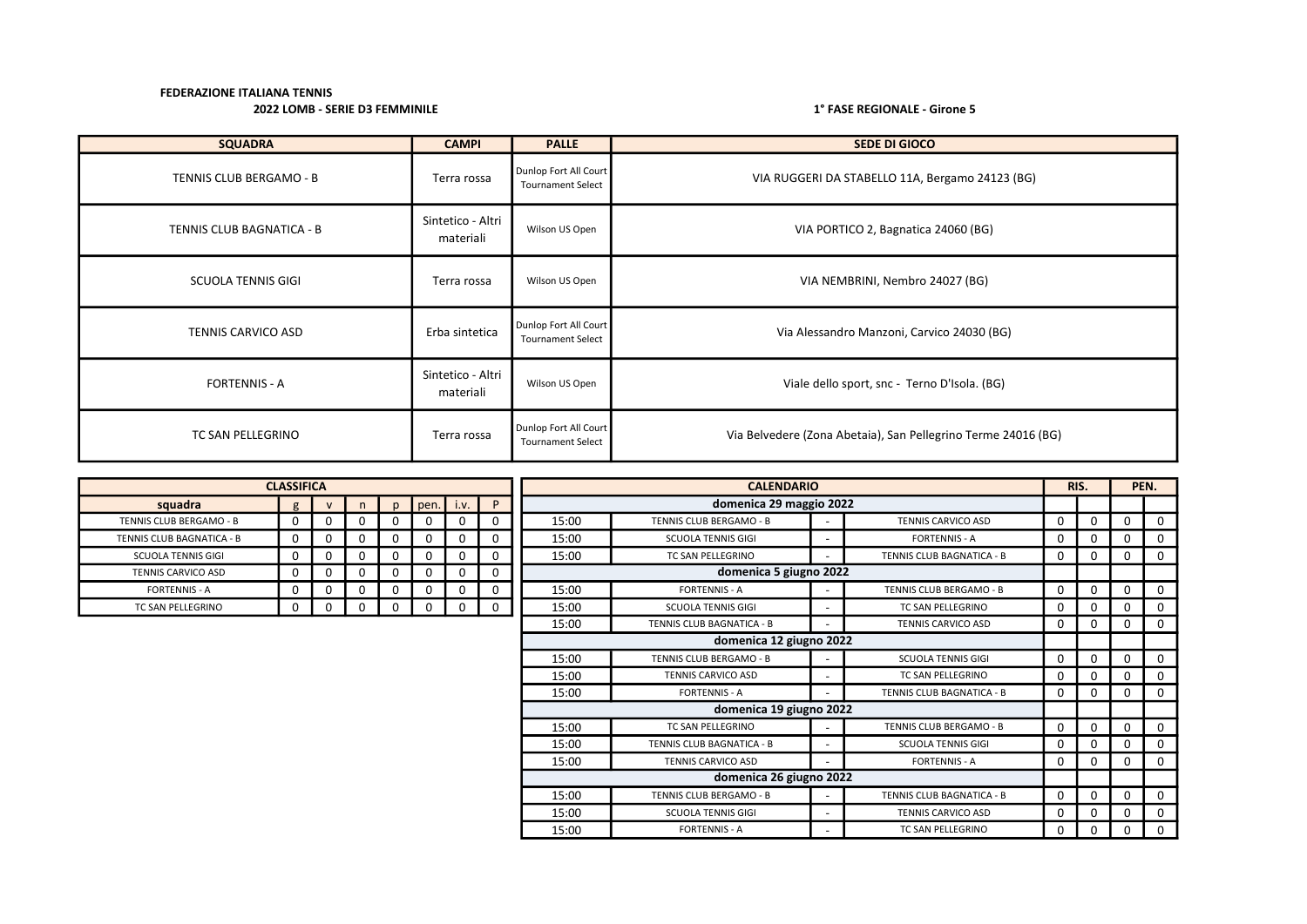## 2022 LOMB - SERIE D3 FEMMINILE 2002 LOMB - SERIE D3 FEMMINILE

| <b>SQUADRA</b>             | <b>CAMPI</b>                   | <b>PALLE</b>                                      | SEDE DI GIOCO                                   |
|----------------------------|--------------------------------|---------------------------------------------------|-------------------------------------------------|
| TENNIS CLUB BAGNATICA - A  | Sintetico - Altri<br>materiali | Wilson US Open                                    | VIA PORTICO 2, Bagnatica 24060 (BG)             |
| TENNIS CLUB BERGAMO - A    | Terra rossa                    | Dunlop Fort All Court<br><b>Tournament Select</b> | VIA RUGGERI DA STABELLO 11A, Bergamo 24123 (BG) |
| <b>BITETENNIS</b>          | Terra rossa                    | Head Tour XT                                      | Arcene (BG)                                     |
| <b>G.S.TENNIS BREMBATE</b> | Erba sintetica                 | Head Tour                                         | VIA ORATORIO, Brembate 24041 (BG)               |
| <b>TENNIS ALTOPIANO</b>    | Terra rossa                    | Dunlop Fort All Court<br><b>Tournament Select</b> | Via Mazzoleni, 1 24023 Clusone (BG)             |
| <b>TENNISTIME BG</b>       | Sintetico - Play-it            | Wilson US Open                                    | Via Largo dello Sport, Urgnano 24059 (BG)       |

|                            | <b>CLASSIFICA</b> |              |          |              |      |      | RIS.<br><b>CALENDARIO</b> |       |                            |                          |                            |   |          |          |              |
|----------------------------|-------------------|--------------|----------|--------------|------|------|---------------------------|-------|----------------------------|--------------------------|----------------------------|---|----------|----------|--------------|
| squadra                    | $\mathbf{g}$      | $\mathsf{v}$ | n.       | $\mathbf{D}$ | pen. | i.v. | P                         |       | domenica 29 maggio 2022    |                          |                            |   |          |          |              |
| TENNIS CLUB BAGNATICA - A  | 0                 | 0            | 0        |              | 0    | 0    |                           | 15:00 | TENNIS CLUB BAGNATICA - A  |                          | <b>G.S.TENNIS BREMBATE</b> | 0 | $\Omega$ | ŋ        | $\Omega$     |
| TENNIS CLUB BERGAMO - A    | $\Omega$          | 0            | $\Omega$ |              | 0    | 0    |                           | 15:00 | <b>BITETENNIS</b>          |                          | <b>TENNIS ALTOPIANO</b>    | 0 | $\Omega$ | O        | $\Omega$     |
| <b>BITETENNIS</b>          | 0                 | 0            | 0        | O            | 0    | 0    |                           | 15:00 | <b>TENNISTIME BG</b>       |                          | TENNIS CLUB BERGAMO - A    | 0 | 0        | 0        | 0            |
| <b>G.S.TENNIS BREMBATE</b> | 0                 | 0            | $\Omega$ |              | 0    | 0    | $\Omega$                  |       | domenica 5 giugno 2022     |                          |                            |   |          |          |              |
| <b>TENNIS ALTOPIANO</b>    | $\Omega$          | 0            | $\Omega$ |              | 0    | 0    |                           | 15:00 | <b>TENNIS ALTOPIANO</b>    |                          | TENNIS CLUB BAGNATICA - A  | 0 | $\Omega$ |          | $\Omega$     |
| <b>TENNISTIME BG</b>       | $\mathbf 0$       | 0            | 0        | $\Omega$     | 0    | 0    | $\Omega$                  | 15:00 | <b>BITETENNIS</b>          |                          | <b>TENNISTIME BG</b>       | 0 | $\Omega$ |          | 0            |
|                            |                   |              |          |              |      |      |                           | 15:00 | TENNIS CLUB BERGAMO - A    |                          | <b>G.S.TENNIS BREMBATE</b> | 0 | $\Omega$ | $\Omega$ | 0            |
|                            |                   |              |          |              |      |      |                           |       | domenica 12 giugno 2022    |                          |                            |   |          |          |              |
|                            |                   |              |          |              |      |      |                           | 15:00 | TENNIS CLUB BAGNATICA - A  |                          | <b>BITETENNIS</b>          | 0 | 0        | O        | $\Omega$     |
|                            |                   |              |          |              |      |      |                           | 15:00 | <b>G.S.TENNIS BREMBATE</b> | $\overline{\phantom{a}}$ | <b>TENNISTIME BG</b>       | 0 | 0        |          | 0            |
|                            |                   |              |          |              |      |      |                           | 15:00 | <b>TENNIS ALTOPIANO</b>    |                          | TENNIS CLUB BERGAMO - A    | 0 | $\Omega$ | $\Omega$ | $\Omega$     |
|                            |                   |              |          |              |      |      |                           |       | domenica 19 giugno 2022    |                          |                            |   |          |          |              |
|                            |                   |              |          |              |      |      |                           | 15:00 | <b>TENNISTIME BG</b>       |                          | TENNIS CLUB BAGNATICA - A  | 0 | $\Omega$ | $\Omega$ | 0            |
|                            |                   |              |          |              |      |      |                           | 15:00 | TENNIS CLUB BERGAMO - A    |                          | <b>BITETENNIS</b>          | 0 | $\Omega$ |          | 0            |
|                            |                   |              |          |              |      |      |                           | 15:00 | <b>G.S.TENNIS BREMBATE</b> |                          | <b>TENNIS ALTOPIANO</b>    | 0 | $\Omega$ | 0        | 0            |
|                            |                   |              |          |              |      |      |                           |       | domenica 26 giugno 2022    |                          |                            |   |          |          |              |
|                            |                   |              |          |              |      |      |                           | 15:00 | TENNIS CLUB BAGNATICA - A  |                          | TENNIS CLUB BERGAMO - A    | 0 | $\Omega$ | $\Omega$ | 0            |
|                            |                   |              |          |              |      |      |                           | 15:00 | <b>BITETENNIS</b>          | $\overline{\phantom{a}}$ | <b>G.S.TENNIS BREMBATE</b> | 0 | 0        |          | $\mathbf{0}$ |
|                            |                   |              |          |              |      |      |                           | 15:00 | <b>TENNIS ALTOPIANO</b>    |                          | <b>TENNISTIME BG</b>       | 0 | 0        | 0        | $\mathbf{0}$ |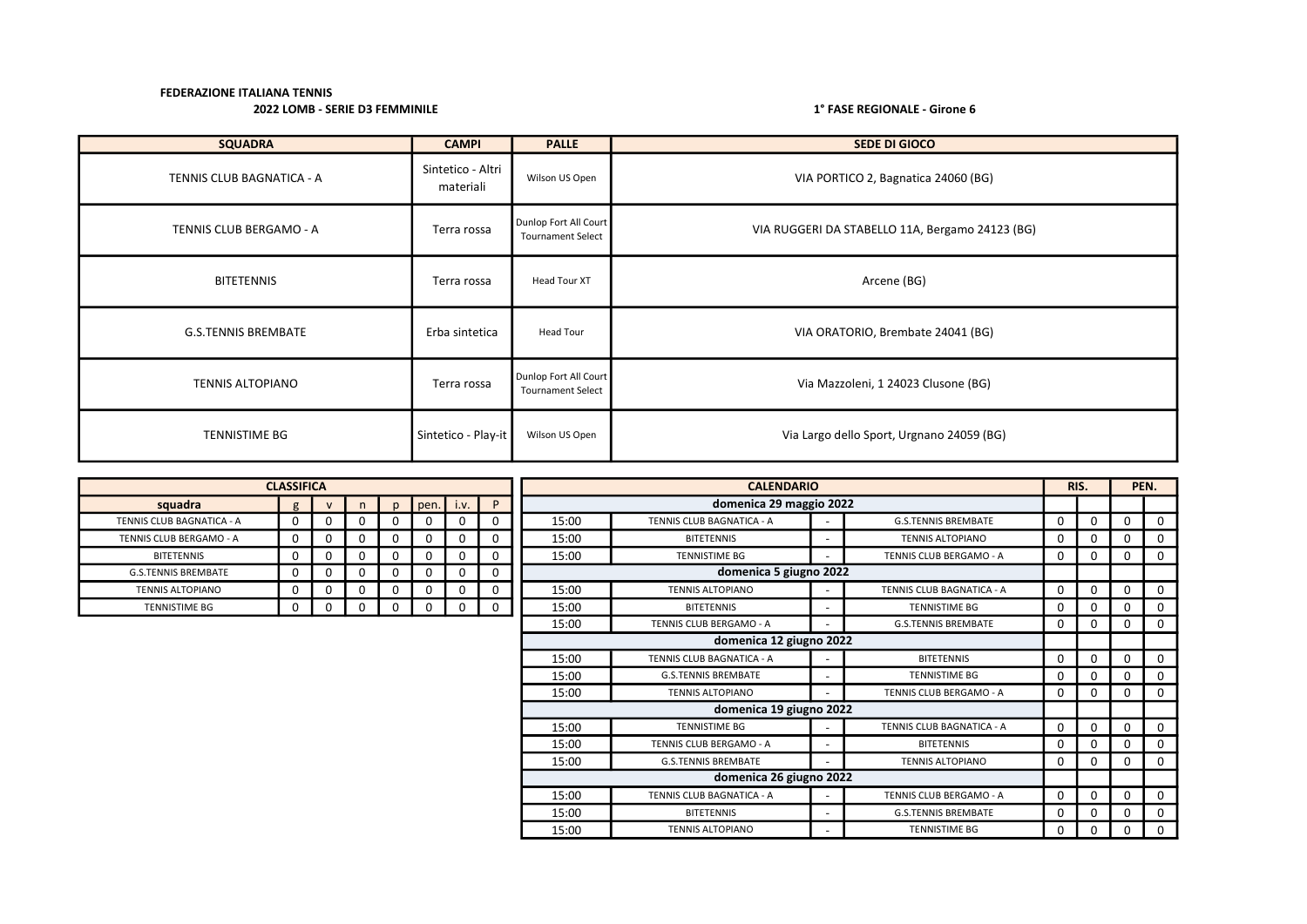| <b>SQUADRA</b>             | <b>CAMPI</b>                   | <b>PALLE</b>                                      | <b>SEDE DI GIOCO</b>                              |
|----------------------------|--------------------------------|---------------------------------------------------|---------------------------------------------------|
| LEO MORA TENNIS            | Terra rossa                    | Wilson US Open                                    | VIA IV NOVEMBRE 25/B, Curno (BG)                  |
| <b>EVOSPORT</b>            | Sintetico - Play-it            | Wilson US Open                                    | Via Monti, Pontirolo Nuovo 24040 (BG)             |
| TENNIS CLUB MONTECCHIO     | Terra rossa                    | Dunlop Fort All Court<br><b>Tournament Select</b> | VIA PALEOCAPA, Alzano Lombardo 24022 (BG)         |
| <b>TENNIS ARCHA</b>        | Terra rossa                    | Dunlop Atp                                        | VIA TOMMASEO, Bergamo 24125 (BG)                  |
| <b>FABIANI TENNISCHOOL</b> | Sintetico - Play-it            | Dunlop Fort All Court<br><b>Tournament Select</b> | Via Don Canini, Albano Sant'Alessandro 24061 (BG) |
| <b>FORTENNIS - B</b>       | Sintetico - Altri<br>materiali | Wilson US Open                                    | Viale dello sport, snc - Terno D'Isola. (BG)      |

|                               | <b>CLASSIFICA</b> |              |          |              |          |             |             | <b>CALENDARIO</b> |                               |                          |                               |              | RIS.     | PEN.        |   |  |
|-------------------------------|-------------------|--------------|----------|--------------|----------|-------------|-------------|-------------------|-------------------------------|--------------------------|-------------------------------|--------------|----------|-------------|---|--|
| squadra                       | $\sigma$          | $\mathbf{V}$ | n        | $\mathbf{D}$ | pen.     | i.v.        | P           |                   | domenica 29 maggio 2022       |                          |                               |              |          |             |   |  |
| <b>LEO MORA TENNIS</b>        | $\Omega$          |              |          | 0            | O        | 0           | 0           | 15:00             | <b>LEO MORA TENNIS</b>        |                          | <b>TENNIS ARCHA</b>           | 0            | 0        | 0           |   |  |
| <b>EVOSPORT</b>               | <sup>0</sup>      | $\Omega$     | $\Omega$ | 0            | 0        | 0           | $\mathbf 0$ | 15:00             | TENNIS CLUB MONTECCHIO        |                          | <b>FABIANI TENNISCHOOL</b>    | 0            | 0        | 0           | 0 |  |
| <b>TENNIS CLUB MONTECCHIO</b> | 0                 | $\Omega$     | $\Omega$ | 0            | 0        | 0           | $\mathbf 0$ | 15:00             | <b>FORTENNIS-B</b>            |                          | <b>EVOSPORT</b>               | $\mathbf{0}$ | 0        | 0           |   |  |
| <b>TENNIS ARCHA</b>           | $\Omega$          | $\Omega$     | $\Omega$ | 0            | $\Omega$ | 0           | $\mathbf 0$ |                   | domenica 5 giugno 2022        |                          |                               |              |          |             |   |  |
| <b>FABIANI TENNISCHOOL</b>    | 0                 | O            | $\Omega$ | 0            | 0        | $\mathbf 0$ | 0           | 15:00             | <b>FABIANI TENNISCHOOL</b>    |                          | <b>LEO MORA TENNIS</b>        | 0            | 0        | 0           |   |  |
| <b>FORTENNIS - B</b>          | 0                 | 0            |          | 0            | $\Omega$ | 0           | $\mathbf 0$ | 15:00             | <b>TENNIS CLUB MONTECCHIO</b> |                          | <b>FORTENNIS-B</b>            | 0            | 0        | 0           | 0 |  |
|                               |                   |              |          |              |          |             |             | 15:00             | <b>EVOSPORT</b>               |                          | <b>TENNIS ARCHA</b>           | 0            | 0        | 0           | 0 |  |
|                               |                   |              |          |              |          |             |             |                   | domenica 12 giugno 2022       |                          |                               |              |          |             |   |  |
|                               |                   |              |          |              |          |             |             | 15:00             | <b>LEO MORA TENNIS</b>        |                          | <b>TENNIS CLUB MONTECCHIO</b> | 0            | 0        | $\mathbf 0$ | 0 |  |
|                               |                   |              |          |              |          |             |             | 15:00             | <b>TENNIS ARCHA</b>           |                          | <b>FORTENNIS-B</b>            | 0            | 0        | 0           | 0 |  |
|                               |                   |              |          |              |          |             |             | 15:00             | <b>FABIANI TENNISCHOOL</b>    |                          | <b>EVOSPORT</b>               | 0            | 0        | 0           | 0 |  |
|                               |                   |              |          |              |          |             |             |                   | domenica 19 giugno 2022       |                          |                               |              |          |             |   |  |
|                               |                   |              |          |              |          |             |             | 15:00             | <b>FORTENNIS - B</b>          |                          | <b>LEO MORA TENNIS</b>        | 0            | 0        | 0           |   |  |
|                               |                   |              |          |              |          |             |             | 15:00             | <b>EVOSPORT</b>               |                          | TENNIS CLUB MONTECCHIO        | 0            | 0        | 0           |   |  |
|                               |                   |              |          |              |          |             |             | 15:00             | <b>TENNIS ARCHA</b>           |                          | <b>FABIANI TENNISCHOOL</b>    | 0            | $\Omega$ | 0           | 0 |  |
|                               |                   |              |          |              |          |             |             |                   | domenica 26 giugno 2022       |                          |                               |              |          |             |   |  |
|                               |                   |              |          |              |          |             |             | 15:00             | LEO MORA TENNIS               | $\overline{\phantom{a}}$ | <b>EVOSPORT</b>               | $\mathbf{0}$ | 0        | 0           | 0 |  |
|                               |                   |              |          |              |          |             |             | 15:00             | TENNIS CLUB MONTECCHIO        |                          | <b>TENNIS ARCHA</b>           | 0            |          | 0           |   |  |
|                               |                   |              |          |              |          |             |             | 15:00             | <b>FABIANI TENNISCHOOL</b>    |                          | <b>FORTENNIS-B</b>            | 0            | 0        | 0           | 0 |  |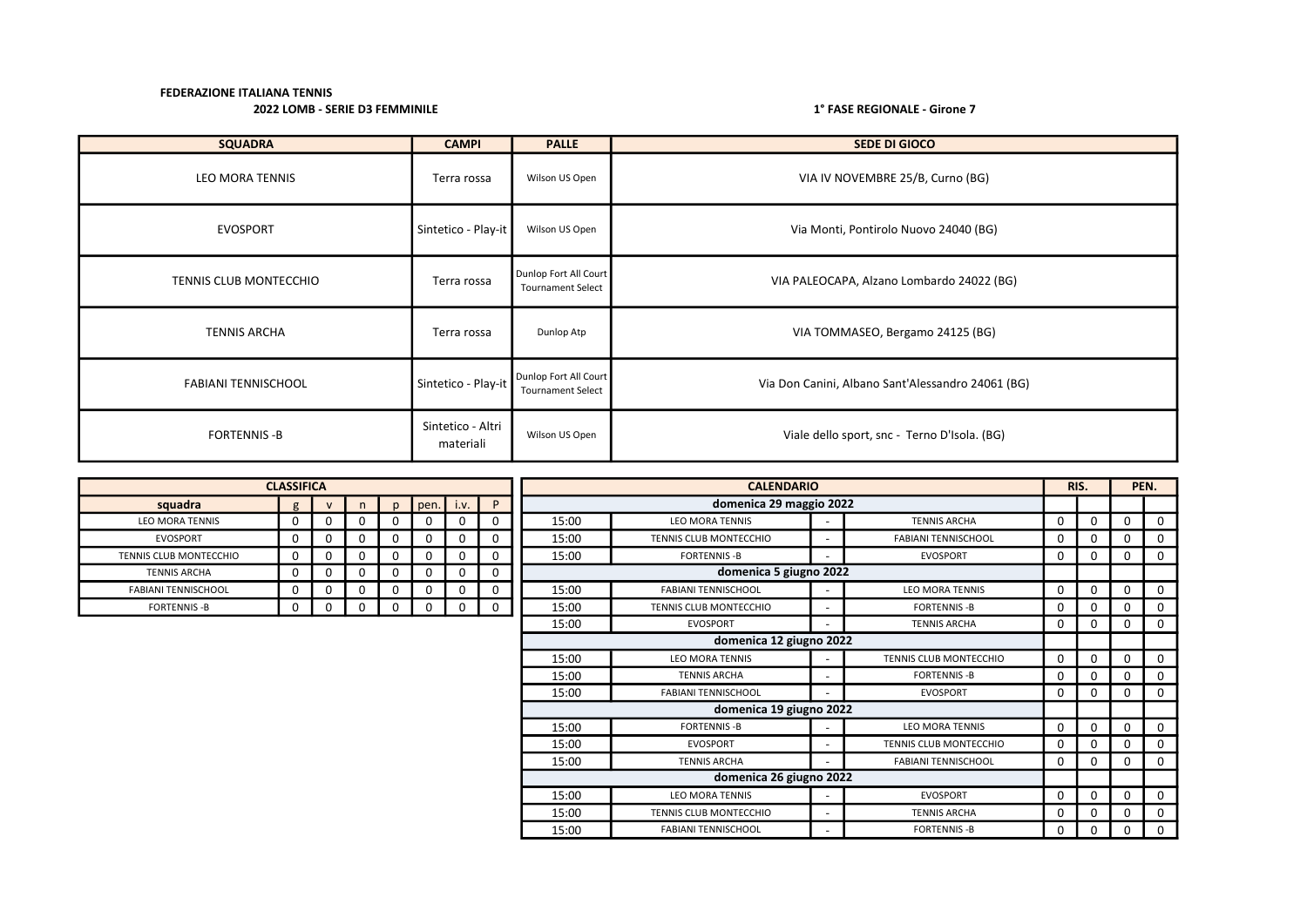| <b>SQUADRA</b>           | <b>CAMPI</b>                   | <b>PALLE</b>                                      | SEDE DI GIOCO                                           |
|--------------------------|--------------------------------|---------------------------------------------------|---------------------------------------------------------|
| AL TENNIS                | Terra rossa                    | Dunlop Fort Clay<br>Court                         | VIA SINIGAGLIA, Crema 26013 (CR)                        |
| LE CORDE DELLO SPORT     | Sintetico - Altri<br>materiali | Dunlop Fort All Court<br><b>Tournament Select</b> | Via San Zeno 53 - Cremona                               |
| <b>TENNIS STRADIVARI</b> | Sintetico - Play-it            | Dunlop Fort All Court<br><b>Tournament Select</b> | Via Milano, Cremona 26100 (CR)                          |
| TENNIS CLUB CREMA        | Terra sintetica                | Dunlop Fort All Court<br><b>Tournament Select</b> | Via del Fante, Crema 26013 (CR)                         |
| CANOTTIERI L. BISSOLATI  | Terra rossa                    | Dunlop Atp                                        | Via Riglio, Cremona 26100 (CR)                          |
| CANOTTIERI ERIDANEA      | Terra rossa                    | Dunlop Fort All Court<br><b>Tournament Select</b> | Via Casalmaggiore Case Sparse, Casalmaggiore 26041 (CR) |

|                            | <b>CLASSIFICA</b> |              |   |              |             |          | <b>CALENDARIO</b> |                          |                              |                            |             | RIS.     | PEN.     |             |
|----------------------------|-------------------|--------------|---|--------------|-------------|----------|-------------------|--------------------------|------------------------------|----------------------------|-------------|----------|----------|-------------|
| squadra                    | $\sigma$          | $\mathbf{v}$ | n |              | $pen.$ i.v. | P        |                   | domenica 29 maggio 2022  |                              |                            |             |          |          |             |
| <b>ALTENNIS</b>            | 0                 |              | 0 |              | 0           |          | 15:00             | <b>AL TENNIS</b>         |                              | <b>TENNIS CLUB CREMA</b>   | 0           | 0        | 0        | $\Omega$    |
| LE CORDE DELLO SPORT       | 0                 | 0            | 0 | <sup>0</sup> | $\mathbf 0$ | 0        | 15:00             | <b>TENNIS STRADIVARI</b> | $\qquad \qquad \blacksquare$ | CANOTTIERI L. BISSOLATI    | $\mathbf 0$ | 0        | 0        | 0           |
| <b>TENNIS STRADIVARI</b>   | 0                 | 0            | 0 |              | 0           |          | 15:00             | CANOTTIERI ERIDANEA      | $\qquad \qquad$              | LE CORDE DELLO SPORT       | 0           | 0        | 0        | 0           |
| <b>TENNIS CLUB CREMA</b>   | 0                 | $\Omega$     | 0 | $\Omega$     | $\mathbf 0$ | 0        |                   | domenica 5 giugno 2022   |                              |                            |             |          |          |             |
| CANOTTIERI L. BISSOLATI    | 0                 | 0            | 0 |              | $\mathbf 0$ |          | 15:00             | CANOTTIERI L. BISSOLATI  |                              | <b>ALTENNIS</b>            | 0           | 0        | 0        | $\mathbf 0$ |
| <b>CANOTTIERI ERIDANEA</b> | 0                 |              | 0 |              | 0           | $\Omega$ | 15:00             | <b>TENNIS STRADIVARI</b> | $\overline{\phantom{0}}$     | <b>CANOTTIERI ERIDANEA</b> | 0           | 0        | 0        | 0           |
|                            |                   |              |   |              |             |          | 15:00             | LE CORDE DELLO SPORT     | $\overline{\phantom{0}}$     | <b>TENNIS CLUB CREMA</b>   | 0           | 0        | 0        | 0           |
|                            |                   |              |   |              |             |          |                   | domenica 12 giugno 2022  |                              |                            |             |          |          |             |
|                            |                   |              |   |              |             |          | 15:00             | <b>ALTENNIS</b>          | ٠                            | <b>TENNIS STRADIVARI</b>   | 0           | 0        | 0        | $\Omega$    |
|                            |                   |              |   |              |             |          | 15:00             | <b>TENNIS CLUB CREMA</b> |                              | <b>CANOTTIERI ERIDANEA</b> | 0           |          | 0        | 0           |
|                            |                   |              |   |              |             |          | 15:00             | CANOTTIERI L. BISSOLATI  | ٠                            | LE CORDE DELLO SPORT       | 0           | 0        | 0        | $\Omega$    |
|                            |                   |              |   |              |             |          |                   | domenica 19 giugno 2022  |                              |                            |             |          |          |             |
|                            |                   |              |   |              |             |          | 15:00             | CANOTTIERI ERIDANEA      | $\overline{\phantom{a}}$     | <b>ALTENNIS</b>            | $\mathbf 0$ | $\Omega$ | 0        | $\Omega$    |
|                            |                   |              |   |              |             |          | 15:00             | LE CORDE DELLO SPORT     | $\qquad \qquad \blacksquare$ | <b>TENNIS STRADIVARI</b>   | 0           |          | 0        | $\Omega$    |
|                            |                   |              |   |              |             |          | 15:00             | <b>TENNIS CLUB CREMA</b> | $\qquad \qquad \blacksquare$ | CANOTTIERI L. BISSOLATI    | 0           | 0        | 0        | $\Omega$    |
|                            |                   |              |   |              |             |          |                   | domenica 26 giugno 2022  |                              |                            |             |          |          |             |
|                            |                   |              |   |              |             |          | 15:00             | <b>ALTENNIS</b>          | $\qquad \qquad \blacksquare$ | LE CORDE DELLO SPORT       | 0           | $\Omega$ | $\Omega$ | $\Omega$    |
|                            |                   |              |   |              |             |          | 15:00             | <b>TENNIS STRADIVARI</b> | $\overline{\phantom{0}}$     | <b>TENNIS CLUB CREMA</b>   | 0           | 0        | 0        | $\Omega$    |
|                            |                   |              |   |              |             |          | 15:00             | CANOTTIERI L. BISSOLATI  | ۰.                           | <b>CANOTTIERI ERIDANEA</b> | 0           | 0        | 0        | 0           |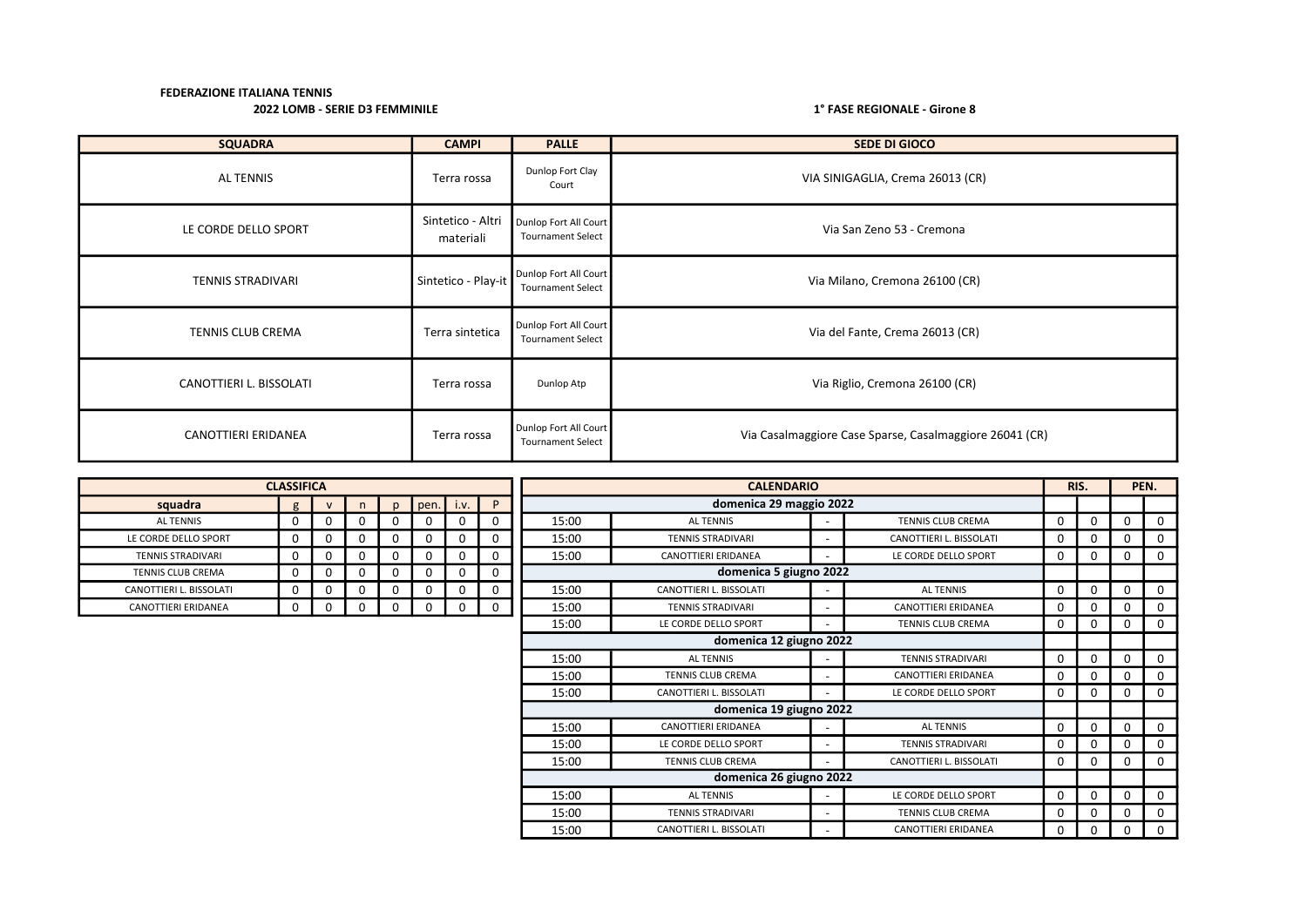| <b>SQUADRA</b>              | <b>CAMPI</b>                   | <b>PALLE</b>                                      | <b>SEDE DI GIOCO</b>                       |
|-----------------------------|--------------------------------|---------------------------------------------------|--------------------------------------------|
| TENNIS CLUB OGGIONO         | Erba sintetica                 | Dunlop Fort All Court<br><b>Tournament Select</b> | VIA DE COUBERTIN, Oggiono 23848 (LC)       |
| <b>TENNIS CLUB MORBEGNO</b> | Mateco                         | <b>Babolat Team</b>                               | Morbegno (SO)                              |
| TENNIS CLUB LECCO - B       | Terra rossa                    | Dunlop Fort All Court<br><b>Tournament Select</b> | VIA GIOTTO, Lecco 23900 (LC)               |
| T.C.88                      | Sintetico - Play-it            | Dunlop Fort All Court<br><b>Tournament Select</b> | VIA RIO TORTO, Valmadrera 23868 (LC)       |
| TENNIS CLUB TIRANO          | Sintetico - Altri<br>materiali | Dunlop Fort All Court<br><b>Tournament Select</b> | LUNGO ADDA BTG. TIRANO, Tirano 23037 (SO)  |
| <b>DUESSE SPORT SERVICE</b> | Terra rossa                    | Dunlop Australian<br>Open                         | VIA CHIGOLLO, Capiago Intimiano 22070 (CO) |

|                             | <b>CLASSIFICA</b> |              |          |              |          |          |          | <b>CALENDARIO</b> |                             |                          |                             |   |          |             | PEN.     |
|-----------------------------|-------------------|--------------|----------|--------------|----------|----------|----------|-------------------|-----------------------------|--------------------------|-----------------------------|---|----------|-------------|----------|
| squadra                     | g                 | $\mathsf{v}$ | n.       | $\mathsf{D}$ | pen.     | i.v.     | P        |                   | domenica 29 maggio 2022     |                          |                             |   |          |             |          |
| <b>TENNIS CLUB OGGIONO</b>  | 0                 | 0            | 0        | 0            | $\Omega$ |          | 0        | 15:00             | <b>TENNIS CLUB OGGIONO</b>  |                          | T.C.88                      | 0 | $\Omega$ | 0           | $\Omega$ |
| TENNIS CLUB MORBEGNO        | $\Omega$          | 0            | 0        | 0            | $\Omega$ |          | $\Omega$ | 15:00             | TENNIS CLUB LECCO - B       |                          | <b>TENNIS CLUB TIRANO</b>   |   | 0        | $\Omega$    | 0        |
| TENNIS CLUB LECCO - B       | 0                 | 0            | 0        | 0            | $\Omega$ | 0        | 0        | 15:00             | <b>DUESSE SPORT SERVICE</b> |                          | <b>TENNIS CLUB MORBEGNO</b> | 0 | 0        | 0           | 0        |
| T.C.88                      | 0                 | 0            |          | 0            | $\Omega$ |          | 0        |                   | domenica 5 giugno 2022      |                          |                             |   |          |             |          |
| <b>TENNIS CLUB TIRANO</b>   | 0                 | 0            | $\Omega$ | 0            | $\Omega$ | $\Omega$ | 0        | 15:00             | <b>TENNIS CLUB TIRANO</b>   |                          | <b>TENNIS CLUB OGGIONO</b>  |   | $\Omega$ | $\mathbf 0$ | $\Omega$ |
| <b>DUESSE SPORT SERVICE</b> | 0                 | 0            |          | 0            |          | 0        | 0        | 15:00             | TENNIS CLUB LECCO - B       | $\overline{\phantom{a}}$ | <b>DUESSE SPORT SERVICE</b> |   | 0        | 0           | 0        |
|                             |                   |              |          |              |          |          |          | 15:00             | <b>TENNIS CLUB MORBEGNO</b> |                          | T.C.88                      | 0 | $\Omega$ | 0           | 0        |
|                             |                   |              |          |              |          |          |          |                   | domenica 12 giugno 2022     |                          |                             |   |          |             |          |
|                             |                   |              |          |              |          |          |          | 15:00             | <b>TENNIS CLUB OGGIONO</b>  |                          | TENNIS CLUB LECCO - B       |   | $\Omega$ | $\Omega$    | 0        |
|                             |                   |              |          |              |          |          |          | 15:00             | T.C.88                      | $\overline{\phantom{a}}$ | <b>DUESSE SPORT SERVICE</b> |   | 0        | $\Omega$    | 0        |
|                             |                   |              |          |              |          |          |          | 15:00             | TENNIS CLUB TIRANO          | $\overline{\phantom{a}}$ | TENNIS CLUB MORBEGNO        | 0 | 0        | 0           | 0        |
|                             |                   |              |          |              |          |          |          |                   | domenica 19 giugno 2022     |                          |                             |   |          |             |          |
|                             |                   |              |          |              |          |          |          | 15:00             | <b>DUESSE SPORT SERVICE</b> |                          | <b>TENNIS CLUB OGGIONO</b>  | 0 | $\Omega$ | $\Omega$    | 0        |
|                             |                   |              |          |              |          |          |          | 15:00             | <b>TENNIS CLUB MORBEGNO</b> |                          | TENNIS CLUB LECCO - B       | 0 | $\Omega$ | $\Omega$    | 0        |
|                             |                   |              |          |              |          |          |          | 15:00             | T.C.88                      | $\overline{\phantom{0}}$ | <b>TENNIS CLUB TIRANO</b>   | 0 | 0        | $\Omega$    | 0        |
|                             |                   |              |          |              |          |          |          |                   | domenica 26 giugno 2022     |                          |                             |   |          |             |          |
|                             |                   |              |          |              |          |          |          | 15:00             | TENNIS CLUB OGGIONO         | $\overline{\phantom{a}}$ | TENNIS CLUB MORBEGNO        | 0 | 0        | $\Omega$    | 0        |
|                             |                   |              |          |              |          |          |          | 15:00             | TENNIS CLUB LECCO - B       |                          | T.C.88                      |   | 0        | $\Omega$    | 0        |
|                             |                   |              |          |              |          |          |          | 15:00             | <b>TENNIS CLUB TIRANO</b>   | $\overline{\phantom{0}}$ | <b>DUESSE SPORT SERVICE</b> | U | $\Omega$ |             | $\Omega$ |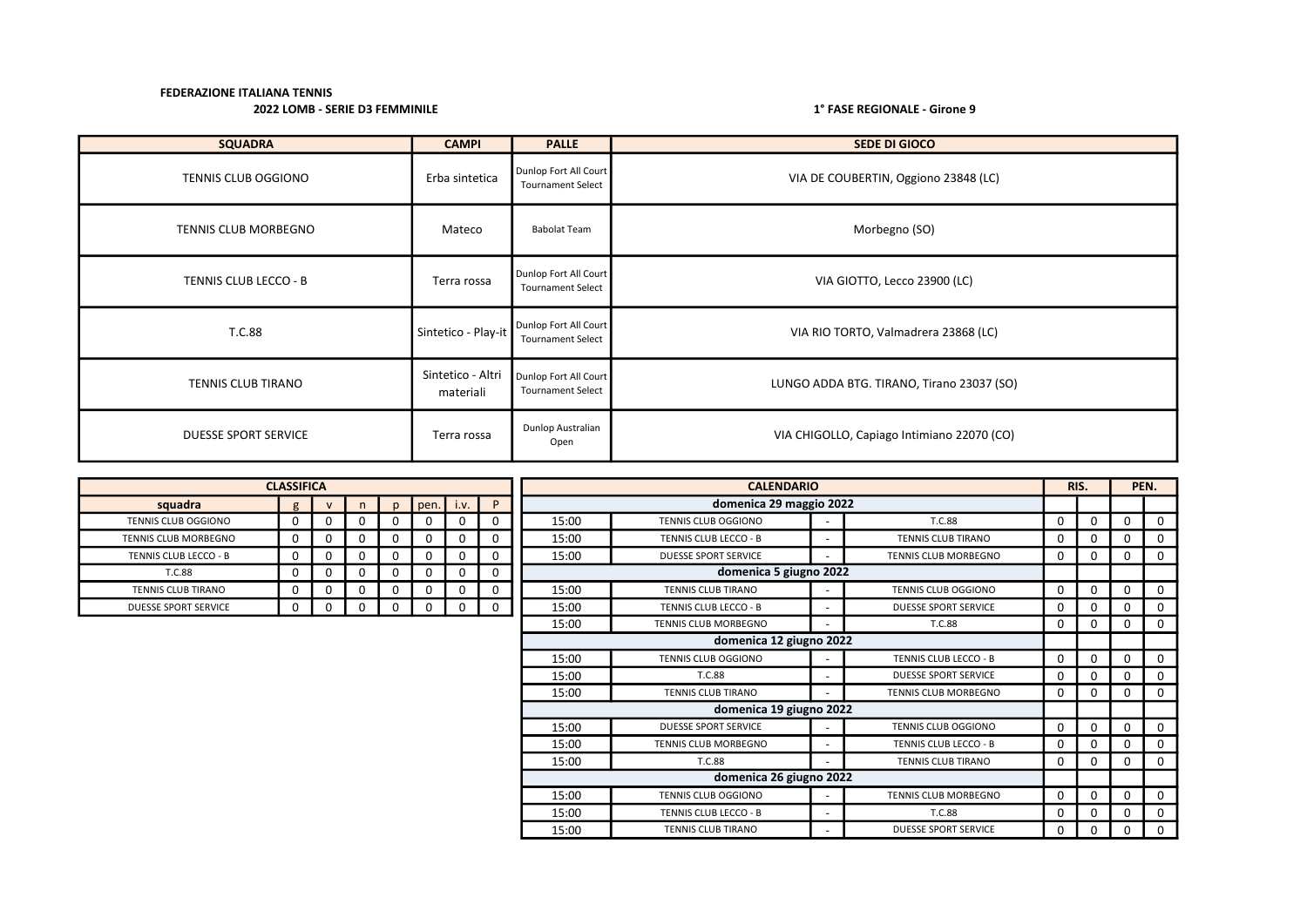| <b>SQUADRA</b>                | <b>CAMPI</b>        | <b>PALLE</b>                                                          | <b>SEDE DI GIOCO</b>                         |
|-------------------------------|---------------------|-----------------------------------------------------------------------|----------------------------------------------|
| TENNIS CLUB ALBAVILLA         | Erba sintetica      | Dunlop Fort All Court<br><b>Tournament Select</b>                     | Via Corogna, Albavilla (CO)                  |
| <b>CIRCOLO TENNIS CANTU'</b>  | Sintetico - Play-it | Wilson US Open                                                        | <b>CORSO EUROPA 5</b>                        |
| <b>L&amp;M TENNIS ACADEMY</b> | Erba sintetica      | <b>Babolat Team</b>                                                   | Via delle Ginestre, Carugo 22060 (CO)        |
| TENNIS CLUB LECCO - A         | Terra rossa         | Dunlop Fort All Court<br><b>Tournament Select</b>                     | VIA GIOTTO, Lecco 23900 (LC)                 |
| <b>TENNIS LI.FE</b>           | Sintetico - Play-it | <b>Head Tour</b>                                                      | Piazza Giovanni XXIII, Canzo 22035 (CO)      |
| ZAMBRA TENNIS SCHOOL          | set                 | Sintetico - green   Dunlop Fort All Court<br><b>Tournament Select</b> | Via Giuseppe Garibaldi, Magreglio 22030 (CO) |

|                               | <b>CLASSIFICA</b> |              |          |              |      |          |   | <b>CALENDARIO</b> |                               |  |                               |          | RIS.     |          | PEN. |
|-------------------------------|-------------------|--------------|----------|--------------|------|----------|---|-------------------|-------------------------------|--|-------------------------------|----------|----------|----------|------|
| squadra                       | $\sigma$          | $\mathsf{v}$ |          | $\mathsf{D}$ | pen. | i.v.     | P |                   | domenica 29 maggio 2022       |  |                               |          |          |          |      |
| TENNIS CLUB ALBAVILLA         |                   | 0            | 0        |              | 0    |          | 0 | 15:00             | <b>TENNIS CLUB ALBAVILLA</b>  |  | TENNIS CLUB LECCO - A         | $\Omega$ | 0        | $\Omega$ |      |
| <b>CIRCOLO TENNIS CANTU'</b>  | <sup>n</sup>      | 0            | $\Omega$ | 0            | 0    |          | 0 | 15:00             | <b>L&amp;M TENNIS ACADEMY</b> |  | <b>TENNIS LI.FE</b>           | 0        | 0        | 0        |      |
| <b>L&amp;M TENNIS ACADEMY</b> | $\Omega$          | 0            | 0        | 0            | 0    | $\Omega$ | 0 | 15:00             | ZAMBRA TENNIS SCHOOL          |  | <b>CIRCOLO TENNIS CANTU'</b>  | 0        | 0        | 0        |      |
| TENNIS CLUB LECCO - A         | O                 | 0            | 0        |              | 0    |          | 0 |                   | domenica 5 giugno 2022        |  |                               |          |          |          |      |
| <b>TENNIS LI.FE</b>           |                   | 0            | 0        |              | 0    |          | 0 | 15:00             | <b>TENNIS LI.FE</b>           |  | TENNIS CLUB ALBAVILLA         | 0        | 0        | $\Omega$ |      |
| ZAMBRA TENNIS SCHOOL          |                   | 0            | 0        |              | 0    | $\Omega$ | 0 | 15:00             | <b>L&amp;M TENNIS ACADEMY</b> |  | ZAMBRA TENNIS SCHOOL          | 0        | 0        | 0        |      |
|                               |                   |              |          |              |      |          |   | 15:00             | <b>CIRCOLO TENNIS CANTU'</b>  |  | TENNIS CLUB LECCO - A         | 0        | 0        | $\Omega$ |      |
|                               |                   |              |          |              |      |          |   |                   | domenica 12 giugno 2022       |  |                               |          |          |          |      |
|                               |                   |              |          |              |      |          |   | 15:00             | TENNIS CLUB ALBAVILLA         |  | <b>L&amp;M TENNIS ACADEMY</b> | $\Omega$ | 0        | $\Omega$ |      |
|                               |                   |              |          |              |      |          |   | 15:00             | TENNIS CLUB LECCO - A         |  | <b>ZAMBRA TENNIS SCHOOL</b>   | ŋ        | 0        | $\Omega$ |      |
|                               |                   |              |          |              |      |          |   | 15:00             | <b>TENNIS LI.FE</b>           |  | <b>CIRCOLO TENNIS CANTU'</b>  | 0        | $\Omega$ | $\Omega$ |      |
|                               |                   |              |          |              |      |          |   |                   | domenica 19 giugno 2022       |  |                               |          |          |          |      |
|                               |                   |              |          |              |      |          |   | 15:00             | ZAMBRA TENNIS SCHOOL          |  | TENNIS CLUB ALBAVILLA         | 0        | $\Omega$ | 0        |      |
|                               |                   |              |          |              |      |          |   | 15:00             | <b>CIRCOLO TENNIS CANTU'</b>  |  | <b>L&amp;M TENNIS ACADEMY</b> | 0        | 0        | 0        |      |
|                               |                   |              |          |              |      |          |   | 15:00             | TENNIS CLUB LECCO - A         |  | <b>TENNIS LI.FE</b>           | $\Omega$ | 0        | $\Omega$ |      |
|                               |                   |              |          |              |      |          |   |                   | domenica 26 giugno 2022       |  |                               |          |          |          |      |
|                               |                   |              |          |              |      |          |   | 15:00             | <b>TENNIS CLUB ALBAVILLA</b>  |  | <b>CIRCOLO TENNIS CANTU'</b>  | 0        | 0        | 0        | 0    |
|                               |                   |              |          |              |      |          |   | 15:00             | <b>L&amp;M TENNIS ACADEMY</b> |  | TENNIS CLUB LECCO - A         | ŋ        | 0        | 0        |      |
|                               |                   |              |          |              |      |          |   | 15:00             | <b>TENNIS LI.FE</b>           |  | ZAMBRA TENNIS SCHOOL          | 0        | 0        | 0        |      |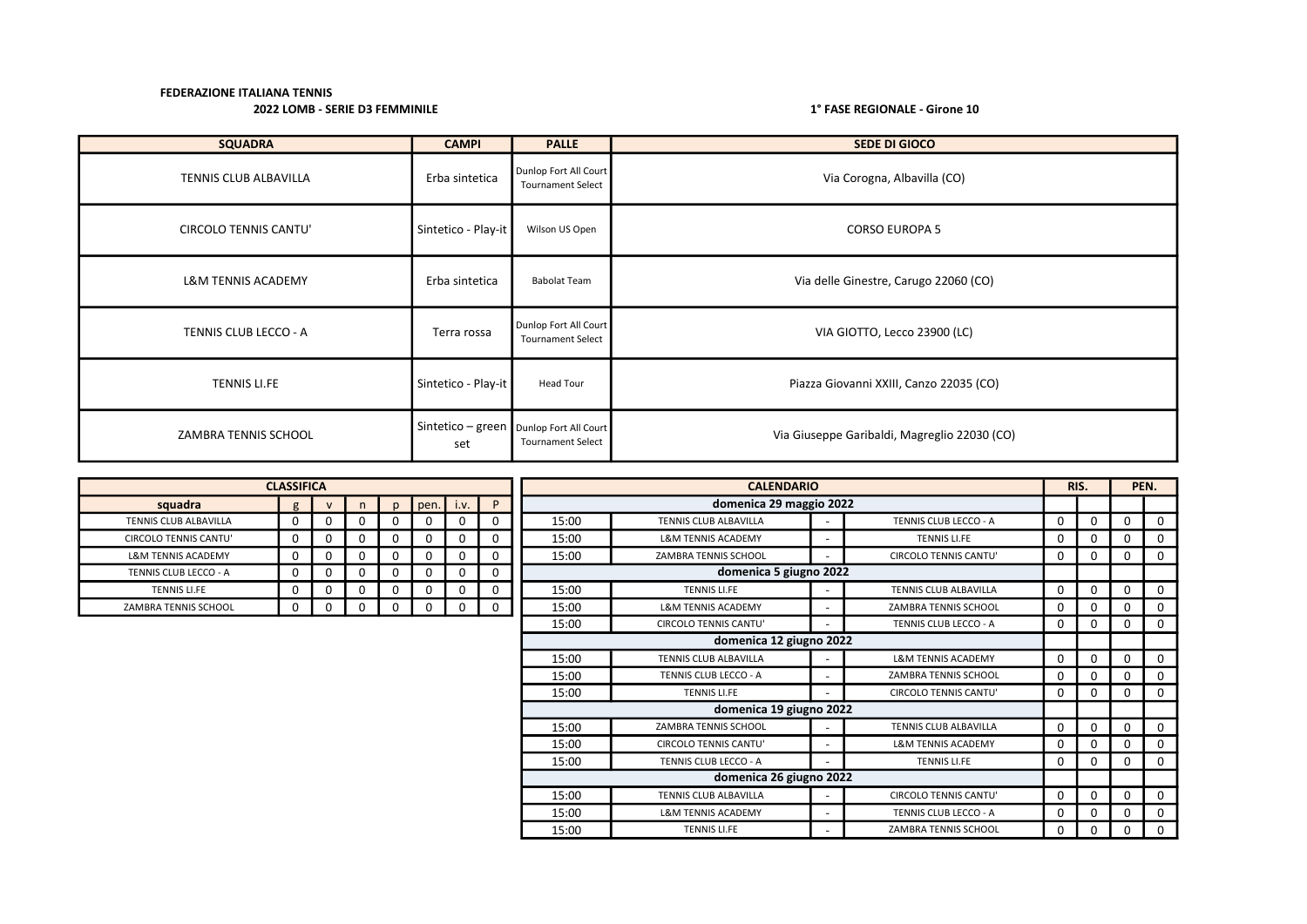| <b>SQUADRA</b>                   | <b>CAMPI</b>                                   | <b>PALLE</b>                                      | <b>SEDE DI GIOCO</b>                                                    |
|----------------------------------|------------------------------------------------|---------------------------------------------------|-------------------------------------------------------------------------|
| TENNIS BELLUSCO 2012             | Acrilico/Poliureta Dunlop Fort All Court<br>no | <b>Tournament Select</b>                          | BELLUSCO (MB) - VIA PASCOLI 7 (INGRESSO DAL PARCHEGGIO DI VIA CARDUCCI) |
| <b>CIRCOLO TENNIS CARATE - A</b> | Terra rossa                                    | Dunlop Fort All Court<br><b>Tournament Select</b> | Via Olimpia, Carate Brianza 20841 (MB)                                  |
| <b>TENNIS ENJOY</b>              | Terra rossa                                    | Dunlop Fort All Court<br><b>Tournament Select</b> | Via Pascoli, Carnate 20866 (MB)                                         |
| <b>ERRECI PROGETTO TENNIS</b>    | Terra rossa                                    | Head Tour                                         | VIA DE GASPERI, Mariano Comense (CO)                                    |
| TEAM VENERI                      | Erba sintetica                                 | <b>Head Tour XT</b>                               | Via Fittavolo, San Fermo della Battaglia 22042 (CO)                     |
| <b>GRUPPO TENNIS BRIANTEO</b>    | Erba sintetica                                 | Dunlop Fort All Court<br><b>Tournament Select</b> | Via dell'Atleta, 14 - 20837 VEDUGGIO CON COLZANO (MB)                   |

|                               | <b>CLASSIFICA</b> |              |  |          |      |      |                         |       | <b>CALENDARIO</b>                |                          |                                  |             |              |          | PEN.     |
|-------------------------------|-------------------|--------------|--|----------|------|------|-------------------------|-------|----------------------------------|--------------------------|----------------------------------|-------------|--------------|----------|----------|
| squadra                       | g                 | $\mathbf{v}$ |  | n.       | pen. | i.v. | P                       |       | domenica 29 maggio 2022          |                          |                                  |             |              |          |          |
| <b>TENNIS BELLUSCO 2012</b>   | 0                 | 0            |  | $\Omega$ | 0    |      | 0                       | 15:00 | <b>TENNIS BELLUSCO 2012</b>      |                          | <b>ERRECI PROGETTO TENNIS</b>    | 0           |              | $\Omega$ | $\Omega$ |
| CIRCOLO TENNIS CARATE - A     | 0                 | 0            |  | $\Omega$ |      |      | $\mathbf 0$             | 15:00 | <b>TENNIS ENJOY</b>              |                          | <b>TEAM VENERI</b>               | 0           |              | 0        | 0        |
| <b>TENNIS ENJOY</b>           | 0                 | 0            |  | 0        | 0    |      | $\mathbf 0$             | 15:00 | <b>GRUPPO TENNIS BRIANTEO</b>    |                          | CIRCOLO TENNIS CARATE - A        | 0           |              | 0        | 0        |
| <b>ERRECI PROGETTO TENNIS</b> | $\Omega$          | 0            |  | $\Omega$ | 0    |      | 0                       |       | domenica 5 giugno 2022           |                          |                                  |             |              |          |          |
| <b>TEAM VENERI</b>            | 0                 | 0            |  | 0        | 0    |      | $\mathbf 0$             | 15:00 | <b>TEAM VENERI</b>               |                          | <b>TENNIS BELLUSCO 2012</b>      | 0           |              | 0        | $\Omega$ |
| <b>GRUPPO TENNIS BRIANTEO</b> | 0                 | 0            |  | $\Omega$ | 0    |      | $\mathbf 0$             | 15:00 | <b>TENNIS ENJOY</b>              |                          | <b>GRUPPO TENNIS BRIANTEO</b>    | 0           |              | 0        | $\Omega$ |
|                               |                   |              |  |          |      |      |                         | 15:00 | <b>CIRCOLO TENNIS CARATE - A</b> |                          | <b>ERRECI PROGETTO TENNIS</b>    | $\Omega$    |              | $\Omega$ | $\Omega$ |
|                               |                   |              |  |          |      |      | domenica 12 giugno 2022 |       |                                  |                          |                                  |             |              |          |          |
|                               |                   |              |  |          |      |      |                         | 15:00 | <b>TENNIS BELLUSCO 2012</b>      |                          | <b>TENNIS ENJOY</b>              | $\Omega$    |              | $\Omega$ | $\Omega$ |
|                               |                   |              |  |          |      |      |                         | 15:00 | <b>ERRECI PROGETTO TENNIS</b>    |                          | <b>GRUPPO TENNIS BRIANTEO</b>    | 0           |              | 0        | 0        |
|                               |                   |              |  |          |      |      |                         | 15:00 | <b>TEAM VENERI</b>               | $\overline{\phantom{a}}$ | CIRCOLO TENNIS CARATE - A        | 0           |              | 0        | $\Omega$ |
|                               |                   |              |  |          |      |      |                         |       | domenica 19 giugno 2022          |                          |                                  |             |              |          |          |
|                               |                   |              |  |          |      |      |                         | 15:00 | <b>GRUPPO TENNIS BRIANTEO</b>    |                          | <b>TENNIS BELLUSCO 2012</b>      | $\mathbf 0$ | <sup>n</sup> | $\Omega$ | $\Omega$ |
|                               |                   |              |  |          |      |      |                         | 15:00 | CIRCOLO TENNIS CARATE - A        |                          | <b>TENNIS ENJOY</b>              | 0           |              | 0        | $\Omega$ |
|                               |                   |              |  |          |      |      |                         | 15:00 | <b>ERRECI PROGETTO TENNIS</b>    |                          | <b>TEAM VENERI</b>               | $\Omega$    |              | 0        | $\Omega$ |
|                               |                   |              |  |          |      |      |                         |       | domenica 26 giugno 2022          |                          |                                  |             |              |          |          |
|                               |                   |              |  |          |      |      |                         | 15:00 | <b>TENNIS BELLUSCO 2012</b>      |                          | <b>CIRCOLO TENNIS CARATE - A</b> | $\Omega$    | <sup>n</sup> | 0        | 0        |
|                               |                   |              |  |          |      |      |                         | 15:00 | <b>TENNIS ENJOY</b>              |                          | <b>ERRECI PROGETTO TENNIS</b>    | 0           |              | 0        | 0        |
|                               |                   |              |  |          |      |      |                         | 15:00 | <b>TEAM VENERI</b>               |                          | <b>GRUPPO TENNIS BRIANTEO</b>    | 0           |              | 0        | 0        |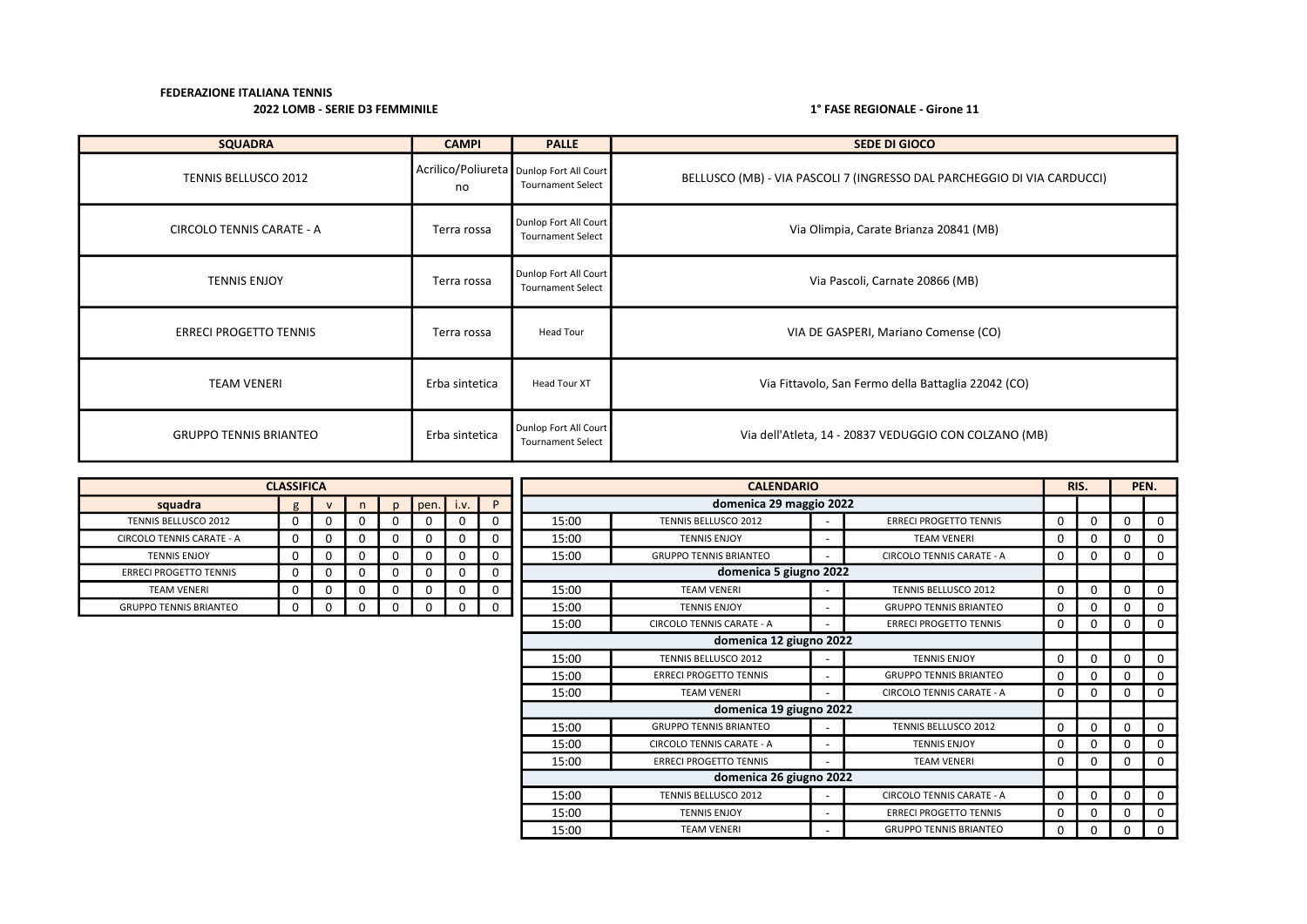| <b>SQUADRA</b>                   | <b>CAMPI</b>        | <b>PALLE</b>                                                            | <b>SEDE DI GIOCO</b>                            |
|----------------------------------|---------------------|-------------------------------------------------------------------------|-------------------------------------------------|
| <b>CIRCOLO TENNIS CARATE - B</b> | Terra rossa         | Dunlop Fort All Court<br><b>Tournament Select</b>                       | Via Olimpia, Carate Brianza 20841 (MB)          |
| TC SESTO                         | Terra rossa         | Head Tour XT                                                            | Via XX Settembre, Sesto San Giovanni 20099 (MI) |
| <b>CSA TENNIS AGRATE</b>         | set                 | Sintetico - green   Dunlop Fort All Court  <br><b>Tournament Select</b> | Via Dante, Agrate Brianza 20864 (MB)            |
| <b>TENNIS CLUB ARCORE</b>        | Terra rossa         | Dunlop Fort All Court<br><b>Tournament Select</b>                       | VIA MARCHE, Arcore 20862 (MB)                   |
| <b>SPORTREND TENNIS - C</b>      | Sintetico - Play-it | <b>Babolat Team</b>                                                     | Via Bruno Buozzi, Melzo 20066 (MI)              |
| SPORTING MILANINO                | Terra rossa         | Head Tour                                                               | Cusano Milanino (MI)                            |

|                                  | <b>CLASSIFICA</b> |              |   |   |             |      |   | <b>CALENDARIO</b> |                                  |                              |                                  | RIS.     |             | PEN.     |          |
|----------------------------------|-------------------|--------------|---|---|-------------|------|---|-------------------|----------------------------------|------------------------------|----------------------------------|----------|-------------|----------|----------|
| squadra                          | g                 | $\mathsf{v}$ | n |   | pen.        | i.v. | P |                   | domenica 29 maggio 2022          |                              |                                  |          |             |          |          |
| <b>CIRCOLO TENNIS CARATE - B</b> | 0                 | 0            | 0 |   | $\mathbf 0$ | 0    | 0 | 15:00             | <b>CIRCOLO TENNIS CARATE - B</b> |                              | <b>TENNIS CLUB ARCORE</b>        | 0        | $\mathbf 0$ | 0        | 0        |
| <b>TC SESTO</b>                  | $\Omega$          | 0            | 0 |   | $\mathbf 0$ | 0    |   | 15:00             | <b>CSA TENNIS AGRATE</b>         |                              | <b>SPORTREND TENNIS - C</b>      | $\Omega$ | 0           |          | $\Omega$ |
| <b>CSA TENNIS AGRATE</b>         |                   | 0            | 0 |   | $\mathbf 0$ | 0    |   | 15:00             | SPORTING MILANINO                |                              | <b>TC SESTO</b>                  | 0        | 0           | 0        | 0        |
| <b>TENNIS CLUB ARCORE</b>        | 0                 | 0            | 0 |   | 0           | 0    | 0 |                   | domenica 5 giugno 2022           |                              |                                  |          |             |          |          |
| SPORTREND TENNIS - C             |                   | 0            | 0 |   | 0           | 0    |   | 15:00             | <b>SPORTREND TENNIS - C</b>      | $\overline{\phantom{a}}$     | <b>CIRCOLO TENNIS CARATE - B</b> | 0        | 0           |          | 0        |
| SPORTING MILANINO                |                   | 0            | 0 | n | 0           | 0    | 0 | 15:00             | <b>CSA TENNIS AGRATE</b>         |                              | SPORTING MILANINO                | 0        | $\Omega$    | $\Omega$ | $\Omega$ |
|                                  |                   |              |   |   |             |      |   | 15:00             | <b>TC SESTO</b>                  | $\qquad \qquad \blacksquare$ | <b>TENNIS CLUB ARCORE</b>        | 0        | 0           | 0        | 0        |
|                                  |                   |              |   |   |             |      |   |                   | domenica 12 giugno 2022          |                              |                                  |          |             |          |          |
|                                  |                   |              |   |   |             |      |   | 15:00             | <b>CIRCOLO TENNIS CARATE - B</b> |                              | <b>CSA TENNIS AGRATE</b>         | 0        | $\Omega$    | $\Omega$ | $\Omega$ |
|                                  |                   |              |   |   |             |      |   | 15:00             | TENNIS CLUB ARCORE               |                              | SPORTING MILANINO                | 0        | 0           |          | $\Omega$ |
|                                  |                   |              |   |   |             |      |   | 15:00             | <b>SPORTREND TENNIS - C</b>      |                              | <b>TC SESTO</b>                  | 0        | $\Omega$    | O        | $\Omega$ |
|                                  |                   |              |   |   |             |      |   |                   | domenica 19 giugno 2022          |                              |                                  |          |             |          |          |
|                                  |                   |              |   |   |             |      |   | 15:00             | SPORTING MILANINO                |                              | <b>CIRCOLO TENNIS CARATE - B</b> | $\Omega$ | $\Omega$    |          | $\Omega$ |
|                                  |                   |              |   |   |             |      |   | 15:00             | <b>TC SESTO</b>                  | $\overline{\phantom{a}}$     | <b>CSA TENNIS AGRATE</b>         | 0        | 0           |          | 0        |
|                                  |                   |              |   |   |             |      |   | 15:00             | TENNIS CLUB ARCORE               |                              | <b>SPORTREND TENNIS - C</b>      | 0        | 0           | O        | 0        |
|                                  |                   |              |   |   |             |      |   |                   | domenica 26 giugno 2022          |                              |                                  |          |             |          |          |
|                                  |                   |              |   |   |             |      |   | 15:00             | <b>CIRCOLO TENNIS CARATE - B</b> | $\overline{\phantom{0}}$     | <b>TC SESTO</b>                  | 0        | 0           | $\Omega$ | 0        |
|                                  |                   |              |   |   |             |      |   | 15:00             | <b>CSA TENNIS AGRATE</b>         | $\overline{\phantom{a}}$     | <b>TENNIS CLUB ARCORE</b>        | 0        | 0           |          | 0        |
|                                  |                   |              |   |   |             |      |   | 15:00             | <b>SPORTREND TENNIS - C</b>      |                              | SPORTING MILANINO                | 0        | 0           | 0        | 0        |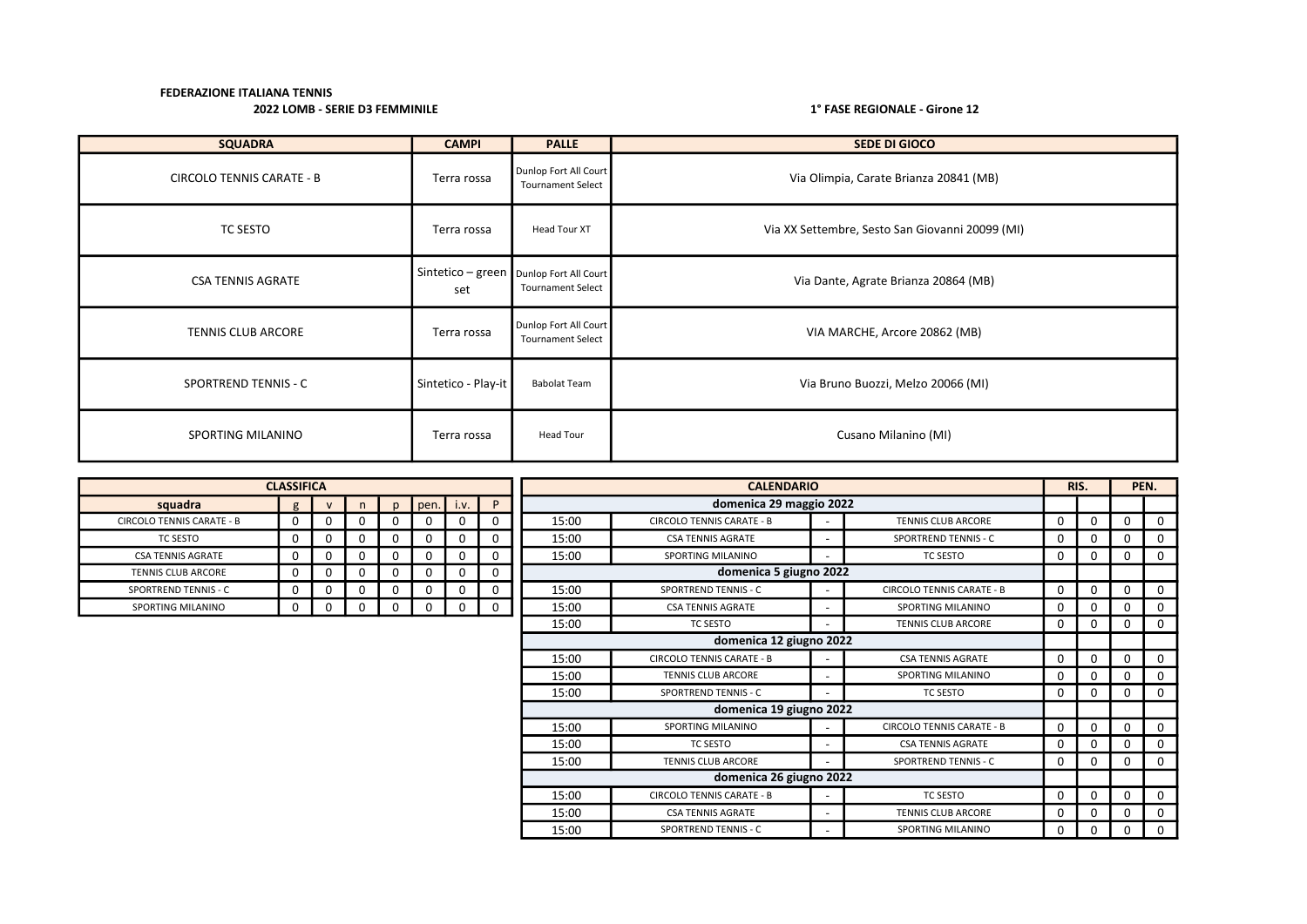| <b>SQUADRA</b>             | <b>CAMPI</b>                   | <b>PALLE</b>                                      | <b>SEDE DI GIOCO</b>                              |
|----------------------------|--------------------------------|---------------------------------------------------|---------------------------------------------------|
| MOLINETTO COUNTRY CLUB ASD | Terra rossa                    | Wilson US Open                                    | STR.PADANA SUPERIORE, Cernusco sul Naviglio (MI)  |
| <b>FORZA E CORAGGIO</b>    | Sintetico - Altri<br>materiali | <b>Babolat Team All</b><br>Court                  | VIA GALLURA 8, Milano 20141 (MI)                  |
| SPORTREND TENNIS - A       | Terra rossa                    | <b>Babolat Team</b>                               | Via Pila, Cassano d'Adda 20062 (MI)               |
| <b>GARDANELLA - B</b>      | Terra rossa                    | Dunlop Fort All Court<br><b>Tournament Select</b> | Via Achille Grandi, Peschiera Borromeo 20068 (MI) |
| <b>OBIETTIVO SPORT</b>     | Sintetico - Altri<br>materiali | Dunlop Fort All Court<br><b>Tournament Select</b> | Via Gramsci, Gessate 20060 (MI)                   |
| TC BONACOSSA               | Terra rossa                    | Dunlop Fort All Court<br><b>Tournament Select</b> | Tc Milano                                         |

|                             | <b>CLASSIFICA</b> |              |          |             |      |          | <b>CALENDARIO</b> |                             |                              |                             |          |             | RIS.     |              |  |  |  |  |  | PEN. |
|-----------------------------|-------------------|--------------|----------|-------------|------|----------|-------------------|-----------------------------|------------------------------|-----------------------------|----------|-------------|----------|--------------|--|--|--|--|--|------|
| squadra                     | g                 | $\mathsf{v}$ | n        | pen.        | i.v. | <b>D</b> |                   | domenica 29 maggio 2022     |                              |                             |          |             |          |              |  |  |  |  |  |      |
| MOLINETTO COUNTRY CLUB ASD  |                   | 0            |          | 0           | 0    |          | 15:00             | MOLINETTO COUNTRY CLUB ASD  |                              | <b>GARDANELLA - B</b>       | 0        | 0           |          | $\Omega$     |  |  |  |  |  |      |
| <b>FORZA E CORAGGIO</b>     | $\Omega$          | 0            | 0        | $\mathbf 0$ | 0    | 0        | 15:00             | SPORTREND TENNIS - A        | $\qquad \qquad \blacksquare$ | OBIETTIVO SPORT             | 0        | $\Omega$    | n        | 0            |  |  |  |  |  |      |
| <b>SPORTREND TENNIS - A</b> | $\Omega$          | 0            | 0        | $\mathbf 0$ | 0    |          | 15:00             | <b>TC BONACOSSA</b>         | $\qquad \qquad \blacksquare$ | <b>FORZA E CORAGGIO</b>     | 0        | 0           | 0        | 0            |  |  |  |  |  |      |
| <b>GARDANELLA - B</b>       | $\Omega$          | $\Omega$     | $\Omega$ | $\mathbf 0$ | 0    | 0        |                   | domenica 5 giugno 2022      |                              |                             |          |             |          |              |  |  |  |  |  |      |
| OBIETTIVO SPORT             |                   | 0            | 0        | $\mathbf 0$ | 0    | 0        | 15:00             | <b>OBIETTIVO SPORT</b>      | $\qquad \qquad \blacksquare$ | MOLINETTO COUNTRY CLUB ASD  | $\Omega$ | $\mathbf 0$ | $\Omega$ | $\Omega$     |  |  |  |  |  |      |
| TC BONACOSSA                |                   | 0            | 0        | 0           | 0    | $\Omega$ | 15:00             | <b>SPORTREND TENNIS - A</b> |                              | <b>TC BONACOSSA</b>         | 0        | 0           | O        | 0            |  |  |  |  |  |      |
|                             |                   |              |          |             |      |          | 15:00             | <b>FORZA E CORAGGIO</b>     |                              | GARDANELLA - B              | 0        | 0           | 0        | 0            |  |  |  |  |  |      |
|                             |                   |              |          |             |      |          |                   | domenica 12 giugno 2022     |                              |                             |          |             |          |              |  |  |  |  |  |      |
|                             |                   |              |          |             |      |          | 15:00             | MOLINETTO COUNTRY CLUB ASD  |                              | <b>SPORTREND TENNIS - A</b> | 0        | $\Omega$    |          | $\Omega$     |  |  |  |  |  |      |
|                             |                   |              |          |             |      |          | 15:00             | <b>GARDANELLA - B</b>       |                              | <b>TC BONACOSSA</b>         | 0        | 0           |          | $\Omega$     |  |  |  |  |  |      |
|                             |                   |              |          |             |      |          | 15:00             | <b>OBIETTIVO SPORT</b>      |                              | <b>FORZA E CORAGGIO</b>     | 0        | 0           | O        | $\Omega$     |  |  |  |  |  |      |
|                             |                   |              |          |             |      |          |                   | domenica 19 giugno 2022     |                              |                             |          |             |          |              |  |  |  |  |  |      |
|                             |                   |              |          |             |      |          | 15:00             | TC BONACOSSA                | $\qquad \qquad \blacksquare$ | MOLINETTO COUNTRY CLUB ASD  | $\Omega$ | $\Omega$    | $\Omega$ | $\Omega$     |  |  |  |  |  |      |
|                             |                   |              |          |             |      |          | 15:00             | <b>FORZA E CORAGGIO</b>     | $\qquad \qquad \blacksquare$ | <b>SPORTREND TENNIS - A</b> | 0        | $\Omega$    | ŋ        | $\Omega$     |  |  |  |  |  |      |
|                             |                   |              |          |             |      |          | 15:00             | <b>GARDANELLA - B</b>       |                              | <b>OBIETTIVO SPORT</b>      | 0        | 0           | O        | $\Omega$     |  |  |  |  |  |      |
|                             |                   |              |          |             |      |          |                   | domenica 26 giugno 2022     |                              |                             |          |             |          |              |  |  |  |  |  |      |
|                             |                   |              |          |             |      |          | 15:00             | MOLINETTO COUNTRY CLUB ASD  |                              | <b>FORZA E CORAGGIO</b>     | $\Omega$ | $\mathbf 0$ | 0        | 0            |  |  |  |  |  |      |
|                             |                   |              |          |             |      |          | 15:00             | <b>SPORTREND TENNIS - A</b> |                              | <b>GARDANELLA - B</b>       | 0        | 0           |          | 0            |  |  |  |  |  |      |
|                             |                   |              |          |             |      |          | 15:00             | <b>OBIETTIVO SPORT</b>      |                              | <b>TC BONACOSSA</b>         | 0        | 0           | 0        | $\mathbf{0}$ |  |  |  |  |  |      |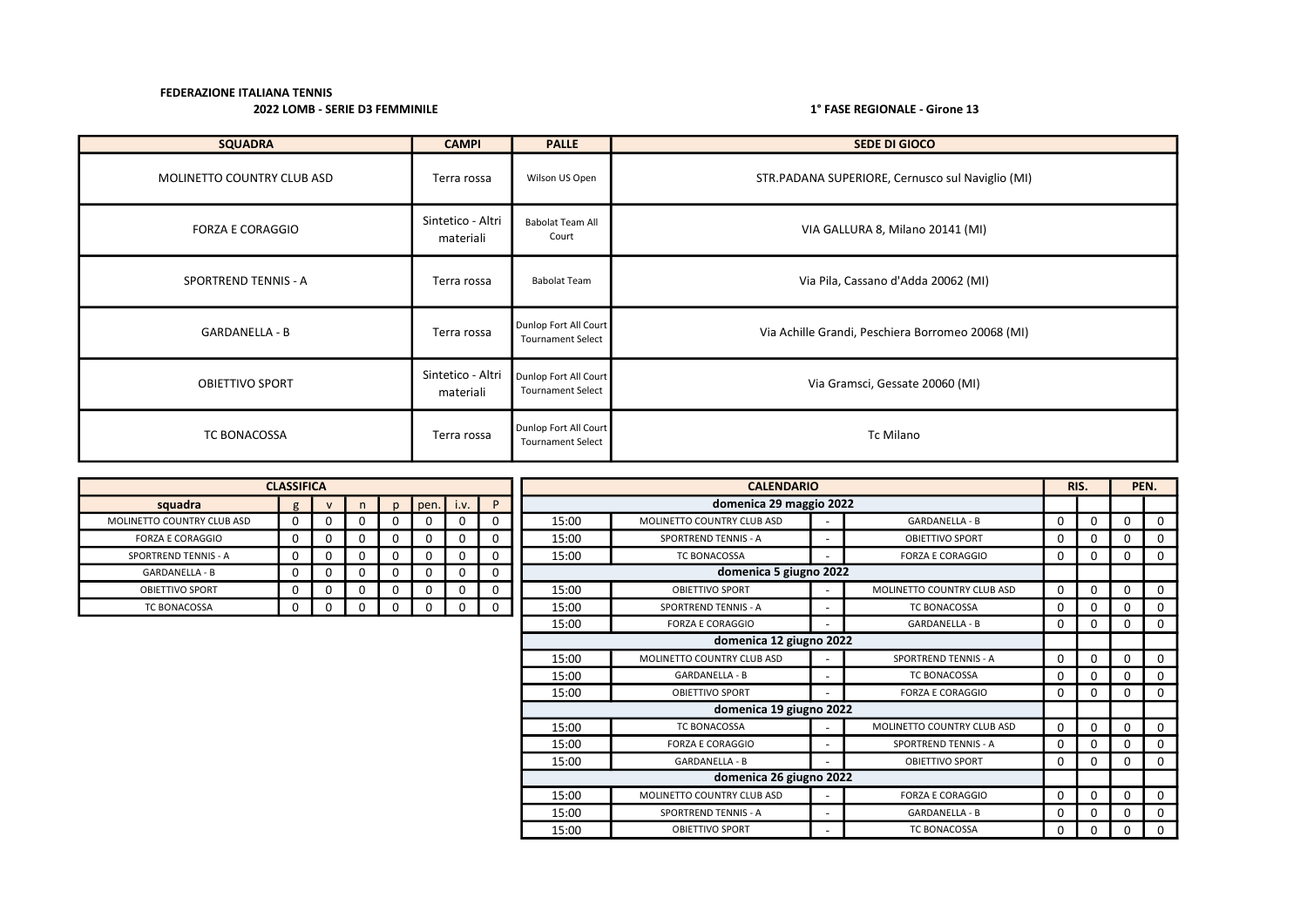| <b>SQUADRA</b>              | <b>CAMPI</b>        | <b>PALLE</b>                                      | <b>SEDE DI GIOCO</b>                               |
|-----------------------------|---------------------|---------------------------------------------------|----------------------------------------------------|
| <b>VIRTUS BINASCO</b>       | Cemento             | Wilson US Open                                    | Binasco (MI)                                       |
| <b>TENNIS DEL LAGO</b>      | Sintetico - Play-it | Dunlop Fort All Court<br><b>Tournament Select</b> | San Giuliano Milanese (MI)                         |
| CUS MILANO - A              | Erba sintetica      | Dunlop Fort All Court<br><b>Tournament Select</b> | Via Circonvallazione Idroscalo, Segrate 20090 (MI) |
| <b>SPORTREND TENNIS - B</b> | Terra rossa         | <b>Babolat Team</b>                               | Via Pila, Cassano d'Adda 20062 (MI)                |
| SPORT TIME LACCHIARELLA     | Erba sintetica      | Wilson US Open                                    | VIA DANTE ALIGHIERI, Lacchiarella 20084 (MI)       |
| MILAGO TENNIS CENTER        | Mateco              | Head Tour                                         | VIA INDIPENDENZA, Buccinasco 20090 (MI)            |

|                             | <b>CLASSIFICA</b> |              |   |              |             |   |          |       |                             | RIS.                     |                             | PEN.     |          |             |              |
|-----------------------------|-------------------|--------------|---|--------------|-------------|---|----------|-------|-----------------------------|--------------------------|-----------------------------|----------|----------|-------------|--------------|
| squadra                     | g                 | $\mathsf{V}$ | n | $\mathbf{D}$ | $pen.$ i.v. |   | P        |       | domenica 29 maggio 2022     |                          |                             |          |          |             |              |
| <b>VIRTUS BINASCO</b>       | $\Omega$          | $\Omega$     |   | 0            | 0           | 0 | $\Omega$ | 15:00 | <b>VIRTUS BINASCO</b>       |                          | <b>SPORTREND TENNIS - B</b> | $\Omega$ | 0        | $\mathbf 0$ | $\Omega$     |
| <b>TENNIS DEL LAGO</b>      | $\Omega$          | $\Omega$     |   | 0            | 0           | 0 | $\Omega$ | 15:00 | CUS MILANO - A              | $\overline{\phantom{a}}$ | SPORT TIME LACCHIARELLA     | 0        | 0        | $\Omega$    | 0            |
| CUS MILANO - A              | $\Omega$          | $\Omega$     | 0 | $\Omega$     | 0           | 0 | $\Omega$ | 15:00 | MILAGO TENNIS CENTER        | $\overline{\phantom{0}}$ | <b>TENNIS DEL LAGO</b>      | $\Omega$ | 0        | $\Omega$    | 0            |
| <b>SPORTREND TENNIS - B</b> | 0                 | 0            |   |              | 0           |   | 0        |       | domenica 5 giugno 2022      |                          |                             |          |          |             |              |
| SPORT TIME LACCHIARELLA     | 0                 | 0            |   |              | 0           |   | 0        | 15:00 | SPORT TIME LACCHIARELLA     | $\overline{\phantom{a}}$ | <b>VIRTUS BINASCO</b>       | 0        | 0        | $\Omega$    | 0            |
| MILAGO TENNIS CENTER        | 0                 | 0            | 0 |              | 0           | 0 | $\Omega$ | 15:00 | CUS MILANO - A              | $\overline{\phantom{0}}$ | MILAGO TENNIS CENTER        | 0        | 0        | $\Omega$    | 0            |
|                             |                   |              |   |              |             |   |          | 15:00 | <b>TENNIS DEL LAGO</b>      | $\overline{\phantom{a}}$ | <b>SPORTREND TENNIS - B</b> | 0        | 0        | $\Omega$    | 0            |
|                             |                   |              |   |              |             |   |          |       | domenica 12 giugno 2022     |                          |                             |          |          |             |              |
|                             |                   |              |   |              |             |   |          | 15:00 | <b>VIRTUS BINASCO</b>       | $\overline{\phantom{a}}$ | CUS MILANO - A              | $\Omega$ | 0        | $\Omega$    | $\mathbf{0}$ |
|                             |                   |              |   |              |             |   |          | 15:00 | <b>SPORTREND TENNIS - B</b> | $\overline{\phantom{a}}$ | <b>MILAGO TENNIS CENTER</b> | $\Omega$ | 0        | $\Omega$    | 0            |
|                             |                   |              |   |              |             |   |          | 15:00 | SPORT TIME LACCHIARELLA     | $\overline{a}$           | <b>TENNIS DEL LAGO</b>      | $\Omega$ | 0        | $\Omega$    | $\mathbf{0}$ |
|                             |                   |              |   |              |             |   |          |       | domenica 19 giugno 2022     |                          |                             |          |          |             |              |
|                             |                   |              |   |              |             |   |          | 15:00 | MILAGO TENNIS CENTER        | $\overline{\phantom{a}}$ | <b>VIRTUS BINASCO</b>       | 0        | $\Omega$ | $\Omega$    | 0            |
|                             |                   |              |   |              |             |   |          | 15:00 | <b>TENNIS DEL LAGO</b>      | $\overline{\phantom{a}}$ | CUS MILANO - A              | O        | 0        | $\Omega$    | 0            |
|                             |                   |              |   |              |             |   |          | 15:00 | <b>SPORTREND TENNIS - B</b> | $\overline{\phantom{0}}$ | SPORT TIME LACCHIARELLA     | 0        | 0        | $\Omega$    | $\mathbf{0}$ |
|                             |                   |              |   |              |             |   |          |       | domenica 26 giugno 2022     |                          |                             |          |          |             |              |
|                             |                   |              |   |              |             |   |          | 15:00 | <b>VIRTUS BINASCO</b>       | $\overline{\phantom{a}}$ | <b>TENNIS DEL LAGO</b>      | $\Omega$ | 0        | $\mathbf 0$ | 0            |
|                             |                   |              |   |              |             |   |          | 15:00 | CUS MILANO - A              | $\overline{\phantom{a}}$ | <b>SPORTREND TENNIS - B</b> | 0        | 0        | 0           | 0            |
|                             |                   |              |   |              |             |   |          | 15:00 | SPORT TIME LACCHIARELLA     |                          | <b>MILAGO TENNIS CENTER</b> | 0        | 0        | 0           | 0            |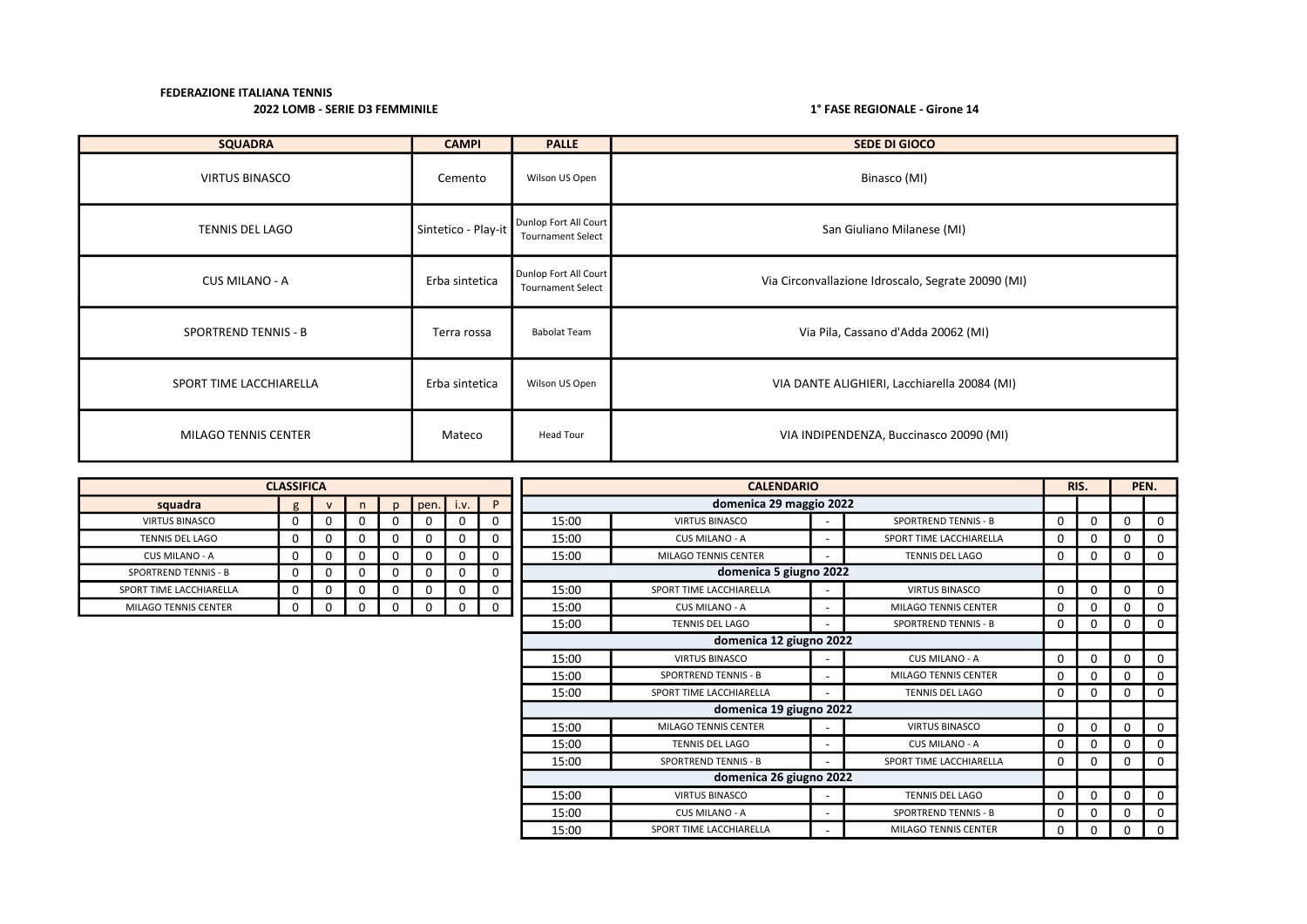| <b>SQUADRA</b>        | <b>CAMPI</b>             | <b>PALLE</b>                                      | <b>SEDE DI GIOCO</b>                               |
|-----------------------|--------------------------|---------------------------------------------------|----------------------------------------------------|
| TENNIS CLUB LOMBARDO  | Terra rossa              | Dunlop Fort All Court<br><b>Tournament Select</b> | VIA SISMONDI, Milano 20133 (MI)                    |
| ATLHA SPORT FACTORY   | Erba sintetica           | Dunlop Fort All Court<br><b>Tournament Select</b> | Via Cascina Bellaria, Milano 20153 (MI)            |
| <b>GARDANELLA - A</b> | Terra rossa              | Dunlop Fort All Court<br><b>Tournament Select</b> | Via Achille Grandi, Peschiera Borromeo 20068 (MI)  |
| <b>CUS MILANO - B</b> | Erba sintetica           | Dunlop Fort All Court<br><b>Tournament Select</b> | Via Circonvallazione Idroscalo, Segrate 20090 (MI) |
| POLISPORTIVA RUGBIO   | Sintetico – green<br>set | <b>Babolat Team All</b><br>Court                  | VIA IV NOVEMBRE SNC, Cusago (MI)                   |
| SAN GIUSEPPE          | Terra rossa              | Wilson US Open                                    | Piazza dello Sport, Arese 20020 (MI)               |

|                       | <b>CLASSIFICA</b> |              |          |              |      |              |   | <b>CALENDARIO</b> |                         |  |                             |          |          |          | PEN. |
|-----------------------|-------------------|--------------|----------|--------------|------|--------------|---|-------------------|-------------------------|--|-----------------------------|----------|----------|----------|------|
| squadra               | g                 | $\mathsf{v}$ | n        | $\mathsf{D}$ | pen. | i.v.         | P |                   | domenica 29 maggio 2022 |  |                             |          |          |          |      |
| TENNIS CLUB LOMBARDO  | 0                 | ŋ            | O        |              | 0    |              | 0 | 15:00             | TENNIS CLUB LOMBARDO    |  | CUS MILANO - B              | $\Omega$ | 0        | $\Omega$ |      |
| ATLHA SPORT FACTORY   | 0                 | 0            | $\Omega$ | 0            | 0    | ŋ            | 0 | 15:00             | GARDANELLA - A          |  | POLISPORTIVA RUGBIO         | $\Omega$ | 0        | 0        |      |
| <b>GARDANELLA - A</b> | 0                 | 0            | 0        | 0            | 0    | $\mathbf{0}$ | 0 | 15:00             | <b>SAN GIUSEPPE</b>     |  | ATLHA SPORT FACTORY         | 0        | 0        | 0        |      |
| CUS MILANO - B        | 0                 | 0            | $\Omega$ |              | 0    | $\Omega$     | 0 |                   | domenica 5 giugno 2022  |  |                             |          |          |          |      |
| POLISPORTIVA RUGBIO   | 0                 | 0            | O        |              | 0    | $\Omega$     | 0 | 15:00             | POLISPORTIVA RUGBIO     |  | <b>TENNIS CLUB LOMBARDO</b> | 0        | 0        | 0        |      |
| SAN GIUSEPPE          | 0                 | 0            | $\Omega$ |              | 0    | $\Omega$     | 0 | 15:00             | GARDANELLA - A          |  | SAN GIUSEPPE                | 0        | 0        | 0        |      |
|                       |                   |              |          |              |      |              |   | 15:00             | ATLHA SPORT FACTORY     |  | CUS MILANO - B              | 0        | 0        | $\Omega$ |      |
|                       |                   |              |          |              |      |              |   |                   | domenica 12 giugno 2022 |  |                             |          |          |          |      |
|                       |                   |              |          |              |      |              |   | 15:00             | TENNIS CLUB LOMBARDO    |  | <b>GARDANELLA - A</b>       | $\Omega$ | 0        | 0        |      |
|                       |                   |              |          |              |      |              |   | 15:00             | CUS MILANO - B          |  | <b>SAN GIUSEPPE</b>         | O        | 0        | $\Omega$ |      |
|                       |                   |              |          |              |      |              |   | 15:00             | POLISPORTIVA RUGBIO     |  | ATLHA SPORT FACTORY         | 0        | $\Omega$ | $\Omega$ |      |
|                       |                   |              |          |              |      |              |   |                   | domenica 19 giugno 2022 |  |                             |          |          |          |      |
|                       |                   |              |          |              |      |              |   | 15:00             | <b>SAN GIUSEPPE</b>     |  | TENNIS CLUB LOMBARDO        | $\Omega$ | $\Omega$ | 0        |      |
|                       |                   |              |          |              |      |              |   | 15:00             | ATLHA SPORT FACTORY     |  | <b>GARDANELLA - A</b>       | 0        | 0        | 0        |      |
|                       |                   |              |          |              |      |              |   | 15:00             | <b>CUS MILANO - B</b>   |  | POLISPORTIVA RUGBIO         | 0        | 0        | 0        |      |
|                       |                   |              |          |              |      |              |   |                   | domenica 26 giugno 2022 |  |                             |          |          |          |      |
|                       |                   |              |          |              |      |              |   | 15:00             | TENNIS CLUB LOMBARDO    |  | ATLHA SPORT FACTORY         | 0        | 0        | 0        | 0    |
|                       |                   |              |          |              |      |              |   | 15:00             | GARDANELLA - A          |  | CUS MILANO - B              | O        | 0        | 0        |      |
|                       |                   |              |          |              |      |              |   | 15:00             | POLISPORTIVA RUGBIO     |  | <b>SAN GIUSEPPE</b>         | 0        | 0        | 0        |      |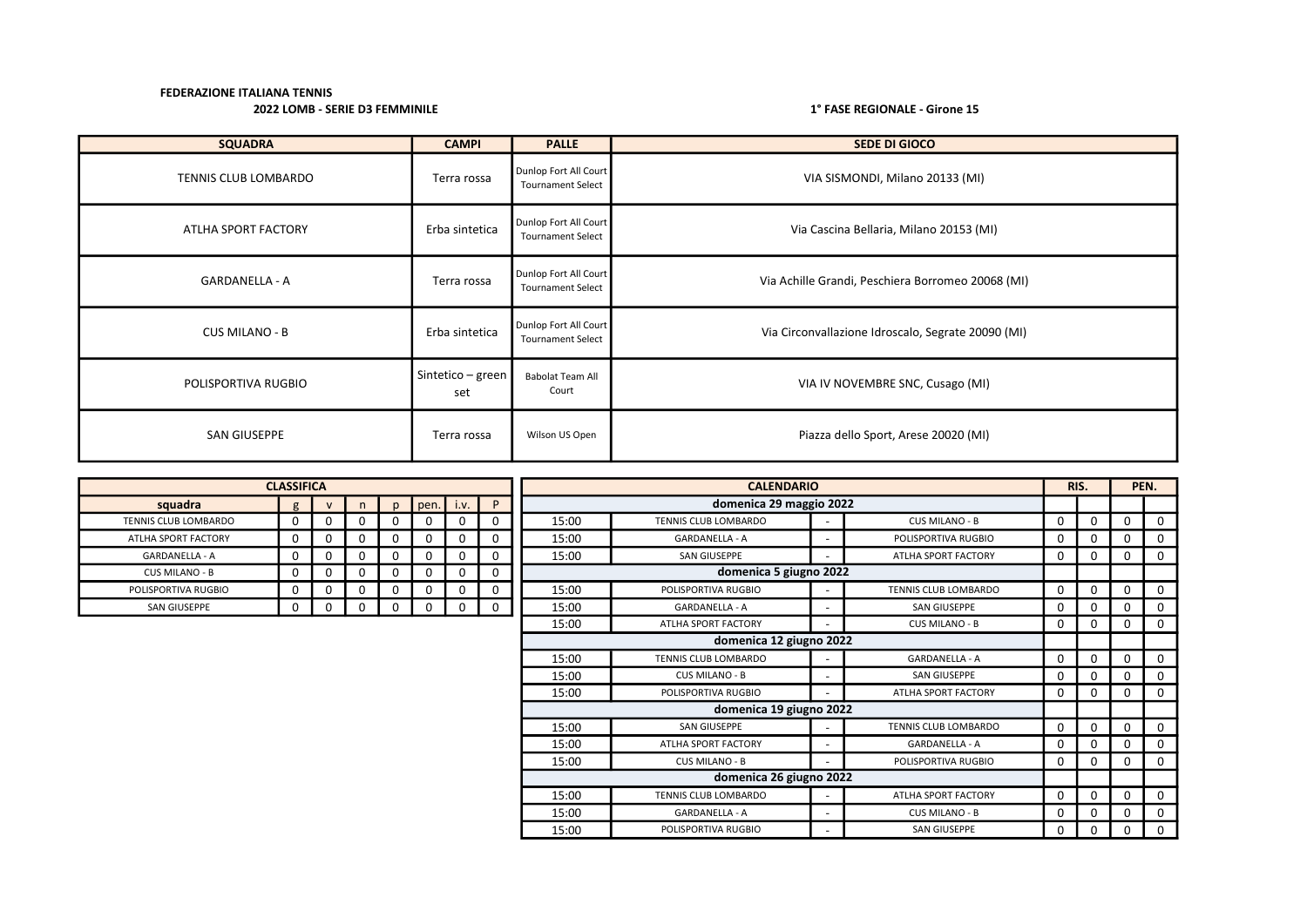| <b>SQUADRA</b>                  | <b>CAMPI</b>                   | <b>PALLE</b>                                      | <b>SEDE DI GIOCO</b>                                     |
|---------------------------------|--------------------------------|---------------------------------------------------|----------------------------------------------------------|
| <b>CIRCOLO TENNIS PARABIAGO</b> | Terra rossa                    | Wilson US Open                                    | Via dello Sport, Parabiago 20015 (MI)                    |
| OFFICINE TENNIS BRESSO          | Sintetico - Altri<br>materiali | <b>Wilson Roland Garros</b><br>All Court          | Via Don Minzoni, Bresso 20091 (MI)                       |
| S.C. MILANO 2                   | Terra rossa                    | Dunlop Fort All Court<br><b>Tournament Select</b> | STRADA DI OLGIA VECCHIA, Segrate 20090 (MI)              |
| TC ABBIATEGRASSO                | Terra rossa                    | Dunlop Fort All Court<br><b>Tournament Select</b> | Via Cassina Cerina della mensa, Abbiategrasso 20081 (MI) |
| IL FONTANILE                    | Terra rossa                    | Dunlop Fort All Court<br><b>Tournament Select</b> | CORSO EUROPA, Inveruno 20010 (MI)                        |
| <b>TC LAINATE</b>               | Sintetico - Altri<br>materiali | <b>Babolat Team</b>                               | Via A. Lamarmora, Lainate 20020 (MI)                     |

|                                 | <b>CLASSIFICA</b> |              |   |              |      |      |             | <b>CALENDARIO</b> |                                 |                          |                                 |              |   |             | PEN.         |
|---------------------------------|-------------------|--------------|---|--------------|------|------|-------------|-------------------|---------------------------------|--------------------------|---------------------------------|--------------|---|-------------|--------------|
| squadra                         | g                 | $\mathsf{v}$ | n | $\mathbf{D}$ | pen. | i.v. | P           |                   | domenica 29 maggio 2022         |                          |                                 |              |   |             |              |
| <b>CIRCOLO TENNIS PARABIAGO</b> | 0                 | 0            | 0 |              |      | 0    | 0           | 15:00             | <b>CIRCOLO TENNIS PARABIAGO</b> |                          | <b>TC ABBIATEGRASSO</b>         | 0            | 0 | 0           |              |
| OFFICINE TENNIS BRESSO          | 0                 | 0            | 0 |              | 0    | 0    | 0           | 15:00             | S.C. MILANO 2                   |                          | <b>IL FONTANILE</b>             | 0            | 0 | 0           |              |
| S.C. MILANO 2                   | $\Omega$          | 0            | 0 |              | 0    | 0    | $\mathbf 0$ | 15:00             | <b>TC LAINATE</b>               |                          | OFFICINE TENNIS BRESSO          | 0            | 0 | 0           |              |
| TC ABBIATEGRASSO                | $\Omega$          | 0            | 0 |              |      | 0    | 0           |                   | domenica 5 giugno 2022          |                          |                                 |              |   |             |              |
| IL FONTANILE                    | 0                 | 0            | 0 |              |      | 0    | 0           | 15:00             | IL FONTANILE                    |                          | <b>CIRCOLO TENNIS PARABIAGO</b> | 0            | 0 | 0           |              |
| TC LAINATE                      | 0                 | 0            | 0 |              |      | 0    | $\mathbf 0$ | 15:00             | S.C. MILANO 2                   |                          | <b>TC LAINATE</b>               | 0            | 0 | 0           |              |
|                                 |                   |              |   |              |      |      |             | 15:00             | OFFICINE TENNIS BRESSO          |                          | TC ABBIATEGRASSO                | 0            | 0 | 0           |              |
|                                 |                   |              |   |              |      |      |             |                   | domenica 12 giugno 2022         |                          |                                 |              |   |             |              |
|                                 |                   |              |   |              |      |      |             | 15:00             | CIRCOLO TENNIS PARABIAGO        |                          | S.C. MILANO 2                   | 0            | 0 | $\Omega$    | <sup>n</sup> |
|                                 |                   |              |   |              |      |      |             | 15:00             | TC ABBIATEGRASSO                |                          | <b>TC LAINATE</b>               | 0            |   | 0           |              |
|                                 |                   |              |   |              |      |      |             | 15:00             | IL FONTANILE                    |                          | OFFICINE TENNIS BRESSO          | 0            | 0 | 0           |              |
|                                 |                   |              |   |              |      |      |             |                   | domenica 19 giugno 2022         |                          |                                 |              |   |             |              |
|                                 |                   |              |   |              |      |      |             | 15:00             | <b>TC LAINATE</b>               | $\overline{\phantom{0}}$ | <b>CIRCOLO TENNIS PARABIAGO</b> | 0            | 0 | $\mathbf 0$ |              |
|                                 |                   |              |   |              |      |      |             | 15:00             | OFFICINE TENNIS BRESSO          |                          | S.C. MILANO 2                   | 0            | 0 | 0           |              |
|                                 |                   |              |   |              |      |      |             | 15:00             | TC ABBIATEGRASSO                |                          | <b>IL FONTANILE</b>             | 0            | 0 | 0           |              |
|                                 |                   |              |   |              |      |      |             |                   | domenica 26 giugno 2022         |                          |                                 |              |   |             |              |
|                                 |                   |              |   |              |      |      |             | 15:00             | <b>CIRCOLO TENNIS PARABIAGO</b> |                          | OFFICINE TENNIS BRESSO          | $\mathbf{0}$ | 0 | 0           | $\Omega$     |
|                                 |                   |              |   |              |      |      |             | 15:00             | S.C. MILANO 2                   |                          | <b>TC ABBIATEGRASSO</b>         | 0            | 0 | 0           |              |
|                                 |                   |              |   |              |      |      |             | 15:00             | IL FONTANILE                    |                          | <b>TC LAINATE</b>               | 0            | 0 | 0           |              |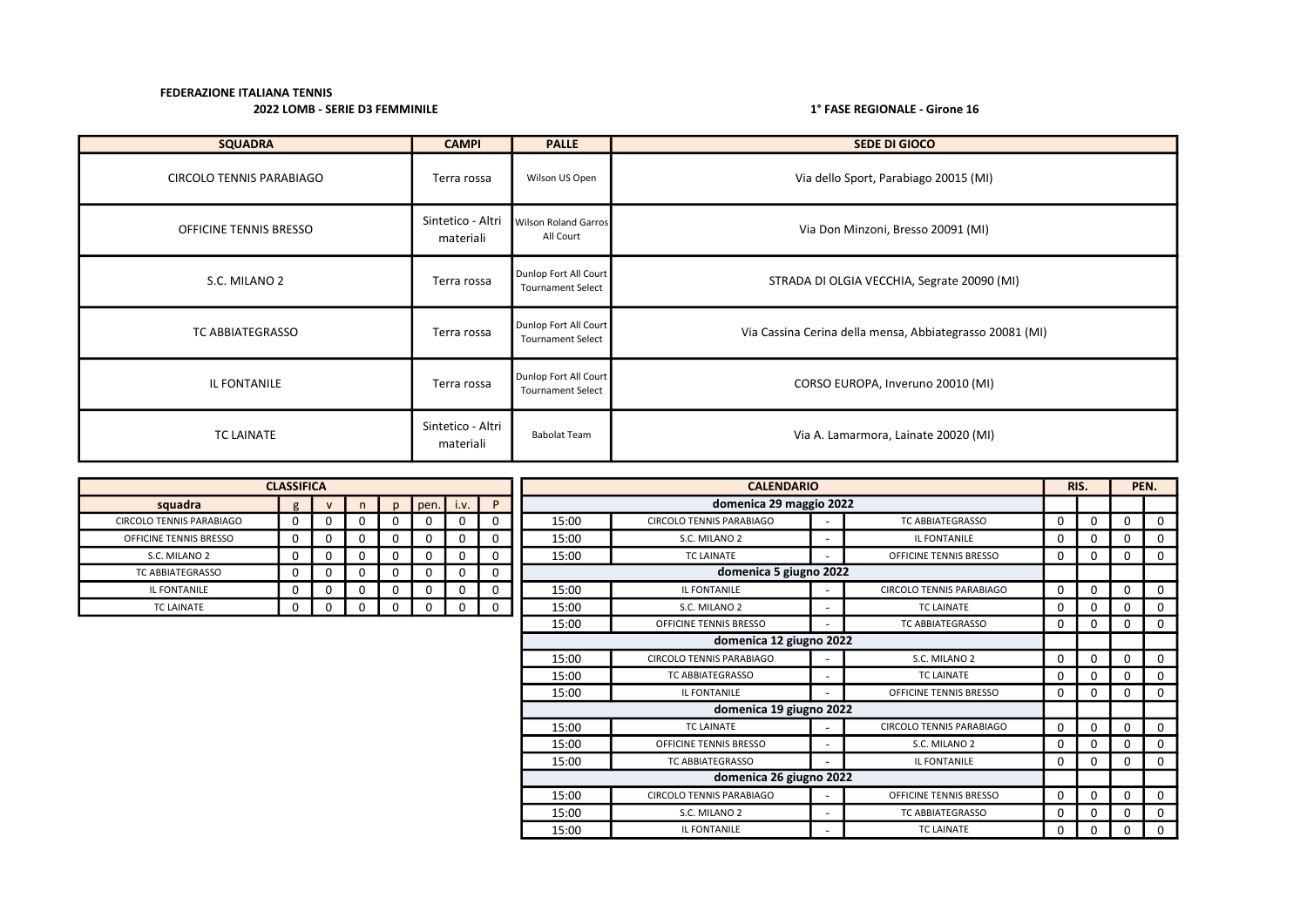| <b>SQUADRA</b>              | <b>CAMPI</b>        | <b>PALLE</b>                                      | <b>SEDE DI GIOCO</b>                               |
|-----------------------------|---------------------|---------------------------------------------------|----------------------------------------------------|
| <b>NUOVO TENNIS BUSCATE</b> | Terra rossa         | Head Tour                                         | VIA PAPA GIOVANNI XXIII, Buscate 20010 (MI)        |
| <b>BIEFFESPORT</b>          | Terra sintetica     | Head Tour                                         | VIA OLIVIERI 15, Milano 20152 (MI)                 |
| <b>QUANTA CLUB</b>          | Terra rossa         | <b>Babolat Team</b>                               | via assietta, 19, Milano                           |
| SAN DONATO TENNIS           | Terra rossa         | Dunlop Fort All Court<br><b>Tournament Select</b> | Via Caviaga, San Donato Milanese 20097 (MI)        |
| <b>SCHUSTER</b>             | Sintetico - Play-it | Dunlop Fort All Court<br><b>Tournament Select</b> | Via Padre Lodovico Morell S. J., Milano 20134 (MI) |
| SPORTING MI3                | Terra rossa         | <b>Head Tour</b>                                  | Piazza Marco Polo, Basiglio 20080 (MI)             |

|                          | <b>CLASSIFICA</b> |              |          |    |      |          |          |       | <b>CALENDARIO</b>           |                          |                             |             |          |             | PEN.         |
|--------------------------|-------------------|--------------|----------|----|------|----------|----------|-------|-----------------------------|--------------------------|-----------------------------|-------------|----------|-------------|--------------|
| squadra                  | $\mathfrak{g}$    | $\mathsf{v}$ | n        | D. | pen. | i.v.     | P        |       | domenica 29 maggio 2022     |                          |                             |             |          |             |              |
| NUOVO TENNIS BUSCATE     |                   | 0            | 0        | 0  |      | O        | 0        | 15:00 | NUOVO TENNIS BUSCATE        |                          | <b>SAN DONATO TENNIS</b>    | $\Omega$    | 0        | $\Omega$    | $\Omega$     |
| <b>BIEFFESPORT</b>       | U                 | $\mathbf 0$  | $\Omega$ | 0  | 0    | $\Omega$ | 0        | 15:00 | <b>QUANTA CLUB</b>          | $\overline{\phantom{a}}$ | <b>SCHUSTER</b>             | $\Omega$    | 0        | $\mathbf 0$ | $\mathbf{0}$ |
| <b>QUANTA CLUB</b>       | 0                 | $\mathbf 0$  | 0        | 0  | 0    | $\Omega$ | 0        | 15:00 | <b>SPORTING MI3</b>         | $\overline{\phantom{a}}$ | <b>BIEFFESPORT</b>          | 0           | 0        | $\mathbf 0$ | 0            |
| <b>SAN DONATO TENNIS</b> | 0                 | 0            | 0        | 0  | 0    | 0        | 0        |       | domenica 5 giugno 2022      |                          |                             |             |          |             |              |
| <b>SCHUSTER</b>          |                   | 0            | 0        | 0  | 0    | 0        | 0        | 15:00 | <b>SCHUSTER</b>             |                          | <b>NUOVO TENNIS BUSCATE</b> | 0           | $\Omega$ | $\Omega$    | $\Omega$     |
| <b>SPORTING MI3</b>      |                   | 0            | 0        | 0  | 0    | $\Omega$ | $\Omega$ | 15:00 | <b>QUANTA CLUB</b>          | $\overline{\phantom{a}}$ | <b>SPORTING MI3</b>         | $\mathbf 0$ | 0        | $\Omega$    | $\Omega$     |
|                          |                   |              |          |    |      |          |          | 15:00 | <b>BIEFFESPORT</b>          | $\overline{\phantom{a}}$ | <b>SAN DONATO TENNIS</b>    | $\Omega$    | 0        | $\Omega$    | $\Omega$     |
| domenica 12 giugno 2022  |                   |              |          |    |      |          |          |       |                             |                          |                             |             |          |             |              |
|                          |                   |              |          |    |      |          |          | 15:00 | NUOVO TENNIS BUSCATE        | $\overline{\phantom{a}}$ | <b>QUANTA CLUB</b>          | 0           | $\Omega$ | $\mathbf 0$ | $\Omega$     |
|                          |                   |              |          |    |      |          |          | 15:00 | SAN DONATO TENNIS           | $\overline{\phantom{a}}$ | <b>SPORTING MI3</b>         | 0           | 0        | 0           | $\Omega$     |
|                          |                   |              |          |    |      |          |          | 15:00 | <b>SCHUSTER</b>             |                          | <b>BIEFFESPORT</b>          | 0           | $\Omega$ | $\mathbf 0$ | $\Omega$     |
|                          |                   |              |          |    |      |          |          |       | domenica 19 giugno 2022     |                          |                             |             |          |             |              |
|                          |                   |              |          |    |      |          |          | 15:00 | <b>SPORTING MI3</b>         | $\overline{\phantom{a}}$ | <b>NUOVO TENNIS BUSCATE</b> | $\mathbf 0$ | $\Omega$ | $\mathbf 0$ | 0            |
|                          |                   |              |          |    |      |          |          | 15:00 | <b>BIEFFESPORT</b>          | $\overline{\phantom{a}}$ | <b>QUANTA CLUB</b>          | 0           | 0        | $\mathbf 0$ | $\Omega$     |
|                          |                   |              |          |    |      |          |          | 15:00 | <b>SAN DONATO TENNIS</b>    | $\overline{\phantom{a}}$ | <b>SCHUSTER</b>             | 0           | 0        | $\Omega$    | $\Omega$     |
|                          |                   |              |          |    |      |          |          |       | domenica 26 giugno 2022     |                          |                             |             |          |             |              |
|                          |                   |              |          |    |      |          |          | 15:00 | <b>NUOVO TENNIS BUSCATE</b> | $\overline{\phantom{a}}$ | <b>BIEFFESPORT</b>          | $\mathbf 0$ | 0        | $\mathbf 0$ | $\Omega$     |
|                          |                   |              |          |    |      |          |          | 15:00 | <b>QUANTA CLUB</b>          | $\overline{\phantom{a}}$ | <b>SAN DONATO TENNIS</b>    | $\Omega$    | $\Omega$ | 0           | 0            |
|                          |                   |              |          |    |      |          |          | 15:00 | <b>SCHUSTER</b>             |                          | SPORTING MI3                | 0           | 0        | 0           | 0            |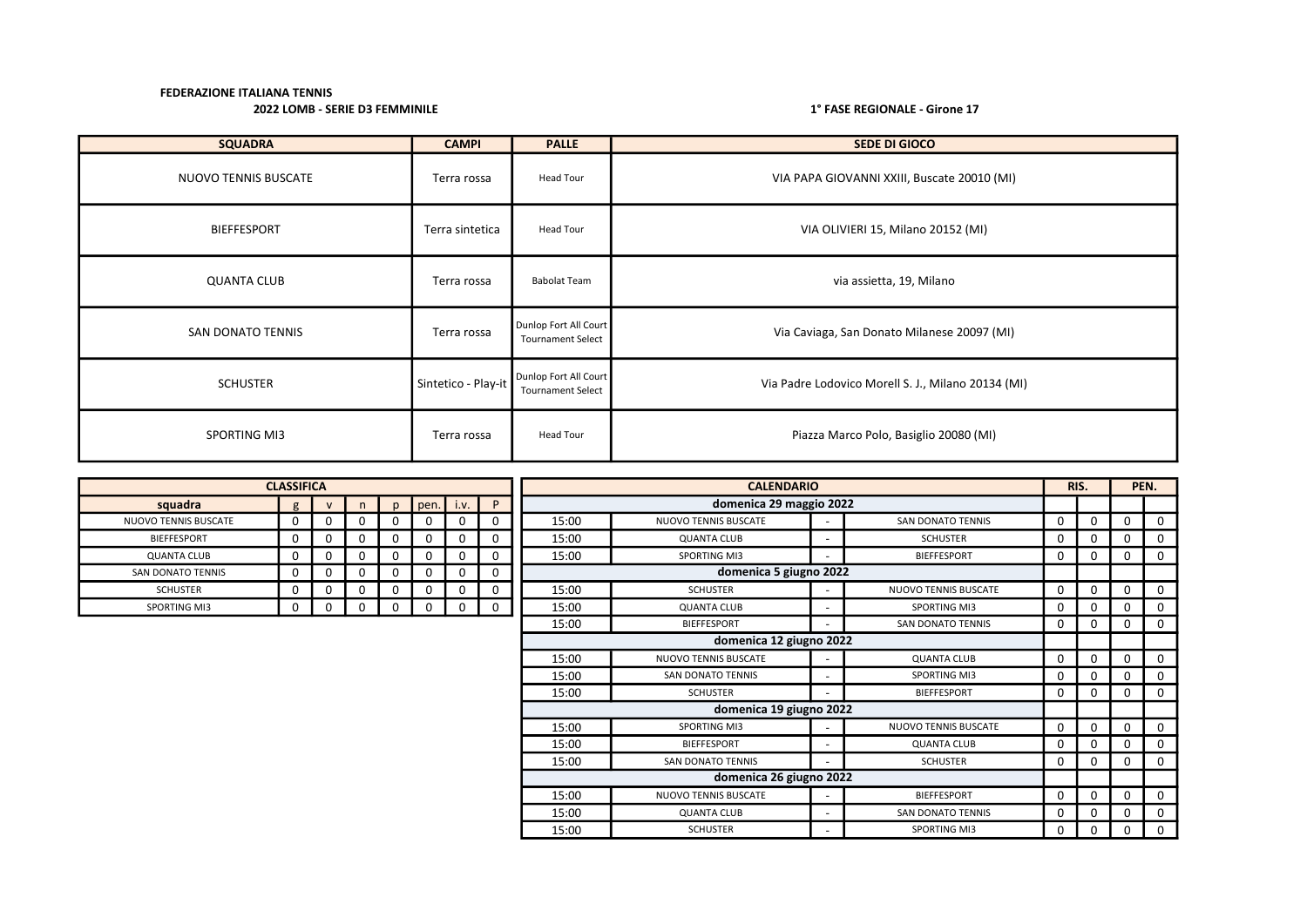# 2022 LOMB - SERIE D3 FEMMINILE 1° FASE REGIONALE - Girone 18

| <b>SQUADRA</b>            | <b>CAMPI</b>             | <b>PALLE</b>                                      | <b>SEDE DI GIOCO</b>                                    |
|---------------------------|--------------------------|---------------------------------------------------|---------------------------------------------------------|
| <b>SELVA ALTA</b>         | Terra rossa              | Dunlop Atp                                        | Str. Chitola, Vigevano 27029 (PV)                       |
| CANOTTIERI TICINO PAVIA   | Terra rossa              | Dunlop Fort All Court<br><b>Tournament Select</b> | Str. Canarazzo, Pavia 27100 (PV)                        |
| <b>TENNIS CLUB GARBIN</b> | Terra rossa              | Dunlop Fort All Court<br><b>Tournament Select</b> | Strada Saltagatto, Voghera 27058 (PV)                   |
| L'OASI DI FUORI MILANO    | Erba sintetica           | Dunlop Australian<br>Open                         | Strada per corradina, Ferrera Erbognone 27032 (PV)      |
| <b>TENNIS CLUB MUZZA</b>  | Sintetico – green<br>set | Dunlop Fort Clay<br>Court                         | Via Donatori di Sangue, Cornegliano Laudense 26851 (LO) |

|                           | <b>CLASSIFICA</b> |    |              |              |              |          |   | <b>CALENDARIO</b>                                     |                           |  |                           |              | RIS. | PEN.     |
|---------------------------|-------------------|----|--------------|--------------|--------------|----------|---|-------------------------------------------------------|---------------------------|--|---------------------------|--------------|------|----------|
| squadra                   | g                 |    | n            | <sub>D</sub> | pen.         | I.V.     | P |                                                       | domenica 29 maggio 2022   |  |                           |              |      |          |
| <b>SELVA ALTA</b>         | 0                 | 0  | 0            | 0            | 0            | 0        | 0 | 15:00                                                 | <b>TENNIS CLUB GARBIN</b> |  | TENNIS CLUB MUZZA         | 0            | 0    |          |
| CANOTTIERI TICINO PAVIA   | 0                 |    | 0            | 0            |              | 0        | 0 | 15:00                                                 | CANOTTIERI TICINO PAVIA   |  | L'OASI DI FUORI MILANO    | 0            |      | 0        |
| <b>TENNIS CLUB GARBIN</b> | Ü                 | -0 | $\mathbf{r}$ | 0            |              | 0        | 0 |                                                       | domenica 5 giugno 2022    |  |                           |              |      |          |
| L'OASI DI FUORI MILANO    | 0.                | -0 | 0            | 0            | 0            | O        | 0 | 15:00                                                 | <b>TENNIS CLUB MUZZA</b>  |  | CANOTTIERI TICINO PAVIA   | 0            | 0    |          |
| TENNIS CLUB MUZZA         | U                 | 0  | 0            | $\Omega$     | <sup>0</sup> | $\Omega$ | 0 | 15:00                                                 | L'OASI DI FUORI MILANO    |  | SELVA ALTA                | 0            | 0    | $\Omega$ |
|                           |                   |    |              |              |              |          |   |                                                       | domenica 12 giugno 2022   |  |                           |              |      |          |
|                           |                   |    |              |              |              |          |   | 15:00                                                 | SELVA ALTA                |  | <b>TENNIS CLUB GARBIN</b> | 0            |      |          |
|                           |                   |    |              |              |              |          |   | 15:00                                                 | L'OASI DI FUORI MILANO    |  | TENNIS CLUB MUZZA         | 0            | 0    |          |
|                           |                   |    |              |              |              |          |   |                                                       | domenica 19 giugno 2022   |  |                           |              |      |          |
|                           |                   |    |              |              |              |          |   | 15:00                                                 | <b>TENNIS CLUB MUZZA</b>  |  | SELVA ALTA                | 0            |      |          |
|                           |                   |    |              |              |              |          |   | 15:00                                                 | CANOTTIERI TICINO PAVIA   |  | <b>TENNIS CLUB GARBIN</b> | 0            | 0    |          |
|                           |                   |    |              |              |              |          |   |                                                       | domenica 26 giugno 2022   |  |                           |              |      |          |
|                           |                   |    |              |              |              |          |   | 15:00<br><b>SELVA ALTA</b><br>CANOTTIERI TICINO PAVIA |                           |  |                           | 0            |      |          |
|                           |                   |    |              |              |              |          |   | 15:00                                                 | <b>TENNIS CLUB GARBIN</b> |  | L'OASI DI FUORI MILANO    | $\mathbf{0}$ |      | 0        |

| <b>CLASSIFICA</b>         |   |   |   |   |      |      |   |  |  |  |  |  |
|---------------------------|---|---|---|---|------|------|---|--|--|--|--|--|
| squadra                   | g | v | n | p | pen. | i.v. | P |  |  |  |  |  |
| <b>SELVA ALTA</b>         | 0 | 0 | 0 | 0 | O    | 0    | 0 |  |  |  |  |  |
| CANOTTIERI TICINO PAVIA   | 0 | 0 | 0 | 0 | 0    | 0    | ი |  |  |  |  |  |
| <b>TENNIS CLUB GARBIN</b> | 0 | 0 | 0 | 0 | O    | 0    | 0 |  |  |  |  |  |
| L'OASI DI FUORI MILANO    | 0 | 0 | 0 | 0 | Ω    | 0    | 0 |  |  |  |  |  |
| <b>TENNIS CLUB MUZZA</b>  |   | n |   |   |      |      | O |  |  |  |  |  |

г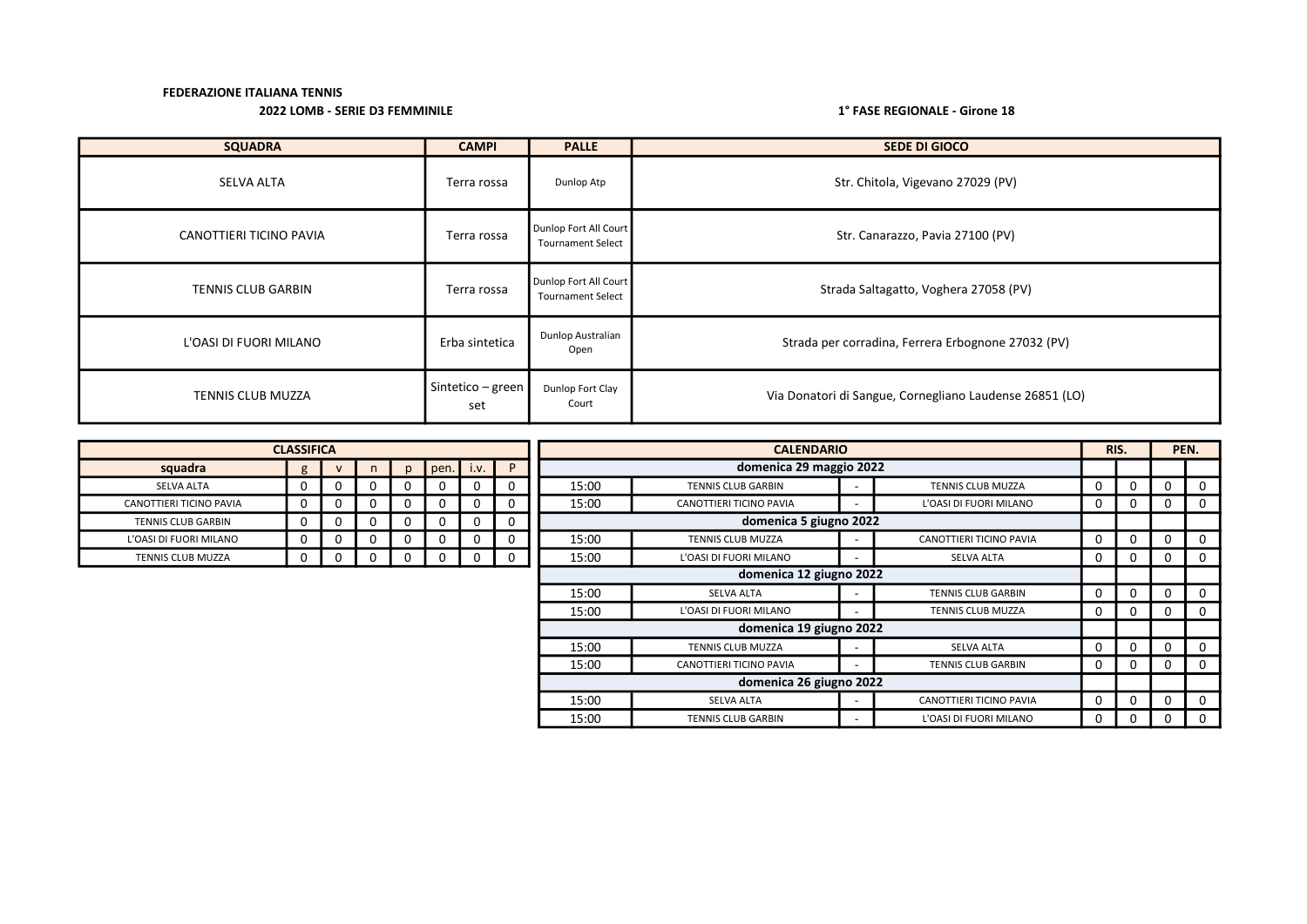| <b>SQUADRA</b>              | <b>CAMPI</b>    | <b>PALLE</b>                                      | <b>SEDE DI GIOCO</b>                              |
|-----------------------------|-----------------|---------------------------------------------------|---------------------------------------------------|
| <b>COUNTRY CLUB VOGHERA</b> | Terra sintetica | Head Tour                                         | Voghera (PV)                                      |
| OLTREPO' TENNIS ACADEMY     | Terra sintetica | Head Tour                                         | VIA RETORBIDO, Codevilla (PV)                     |
| CANOTTIERI ADDA             | Terra rossa     | Dunlop Fort All Court<br><b>Tournament Select</b> | Via Nazario Sauro, Lodi 26900 (LO)                |
| SPORTING CLUB (PV)          | Erba sintetica  | <b>Babolat Team</b>                               | Via XIII Marzo, San Martino Siccomario 27028 (PV) |
| <b>MONDETTI</b>             | Erba sintetica  | Head Tour                                         | Vigevano (PV)                                     |

|                             | <b>CLASSIFICA</b> |          |    |          |             |          |                |       | <b>CALENDARIO</b>           |   |                             |              | RIS. | PEN. |          |
|-----------------------------|-------------------|----------|----|----------|-------------|----------|----------------|-------|-----------------------------|---|-----------------------------|--------------|------|------|----------|
| squadra                     | g                 |          | n. |          | $pen.$ i.v. |          | P              |       | domenica 29 maggio 2022     |   |                             |              |      |      |          |
| <b>COUNTRY CLUB VOGHERA</b> | 0                 | 0        |    | 0        | U           | 0        | 0              | 15:00 | <b>CANOTTIERI ADDA</b>      |   | <b>MONDETTI</b>             | 0            | 0    | 0    | 0        |
| OLTREPO' TENNIS ACADEMY     | 0                 | 0        |    | 0        |             | 0        | 0              | 15:00 | OLTREPO' TENNIS ACADEMY     |   | SPORTING CLUB (PV)          | 0            | 0    | 0    | $\Omega$ |
| <b>CANOTTIERI ADDA</b>      | 0                 | 0        |    | 0        |             | 0        | $\Omega$       |       | domenica 5 giugno 2022      |   |                             |              |      |      |          |
| SPORTING CLUB (PV)          | 0                 | $\Omega$ |    | 0        | J.          | 0        | 0              | 15:00 | <b>MONDETTI</b>             |   | OLTREPO' TENNIS ACADEMY     | <sup>0</sup> | 0    |      | 0        |
| <b>MONDETTI</b>             | 0                 | 0        | ., | $\Omega$ | $\Omega$    | $\Omega$ | $\overline{0}$ | 15:00 | SPORTING CLUB (PV)          |   | <b>COUNTRY CLUB VOGHERA</b> | 0            | 0    | 0    | $\Omega$ |
|                             |                   |          |    |          |             |          |                |       | domenica 12 giugno 2022     |   |                             |              |      |      |          |
|                             |                   |          |    |          |             |          |                | 15:00 | <b>COUNTRY CLUB VOGHERA</b> |   | CANOTTIERI ADDA             | 0            | 0    |      | 0        |
|                             |                   |          |    |          |             |          |                | 15:00 | SPORTING CLUB (PV)          |   | <b>MONDETTI</b>             | 0            | 0    | 0    | $\Omega$ |
|                             |                   |          |    |          |             |          |                |       | domenica 19 giugno 2022     |   |                             |              |      |      |          |
|                             |                   |          |    |          |             |          |                | 15:00 | <b>MONDETTI</b>             |   | <b>COUNTRY CLUB VOGHERA</b> | 0            | 0    |      | 0        |
|                             |                   |          |    |          |             |          |                | 15:00 | OLTREPO' TENNIS ACADEMY     |   | CANOTTIERI ADDA             | 0            | 0    | 0    | $\Omega$ |
|                             |                   |          |    |          |             |          |                |       | domenica 26 giugno 2022     |   |                             |              |      |      |          |
|                             |                   |          |    |          |             |          |                | 15:00 | <b>COUNTRY CLUB VOGHERA</b> |   | OLTREPO' TENNIS ACADEMY     | 0            | 0    |      | $\Omega$ |
|                             |                   |          |    |          |             |          |                | 15:00 | CANOTTIERI ADDA             | - | SPORTING CLUB (PV)          | 0            | 0    |      | 0        |

| <b>CLASSIFICA</b>           |   |   |   |   |      |      |   |  |  |  |  |  |  |
|-----------------------------|---|---|---|---|------|------|---|--|--|--|--|--|--|
| squadra                     | g | v | n | p | pen. | i.v. | P |  |  |  |  |  |  |
| <b>COUNTRY CLUB VOGHERA</b> |   | 0 | 0 | 0 | 0    | 0    | 0 |  |  |  |  |  |  |
| OLTREPO' TENNIS ACADEMY     |   |   | 0 | 0 |      | I)   | 0 |  |  |  |  |  |  |
| <b>CANOTTIERI ADDA</b>      |   |   | 0 | 0 |      | O    | 0 |  |  |  |  |  |  |
| SPORTING CLUB (PV)          |   | 0 | 0 | 0 | 0    | o    | 0 |  |  |  |  |  |  |
| <b>MONDETTI</b>             |   |   |   |   |      |      |   |  |  |  |  |  |  |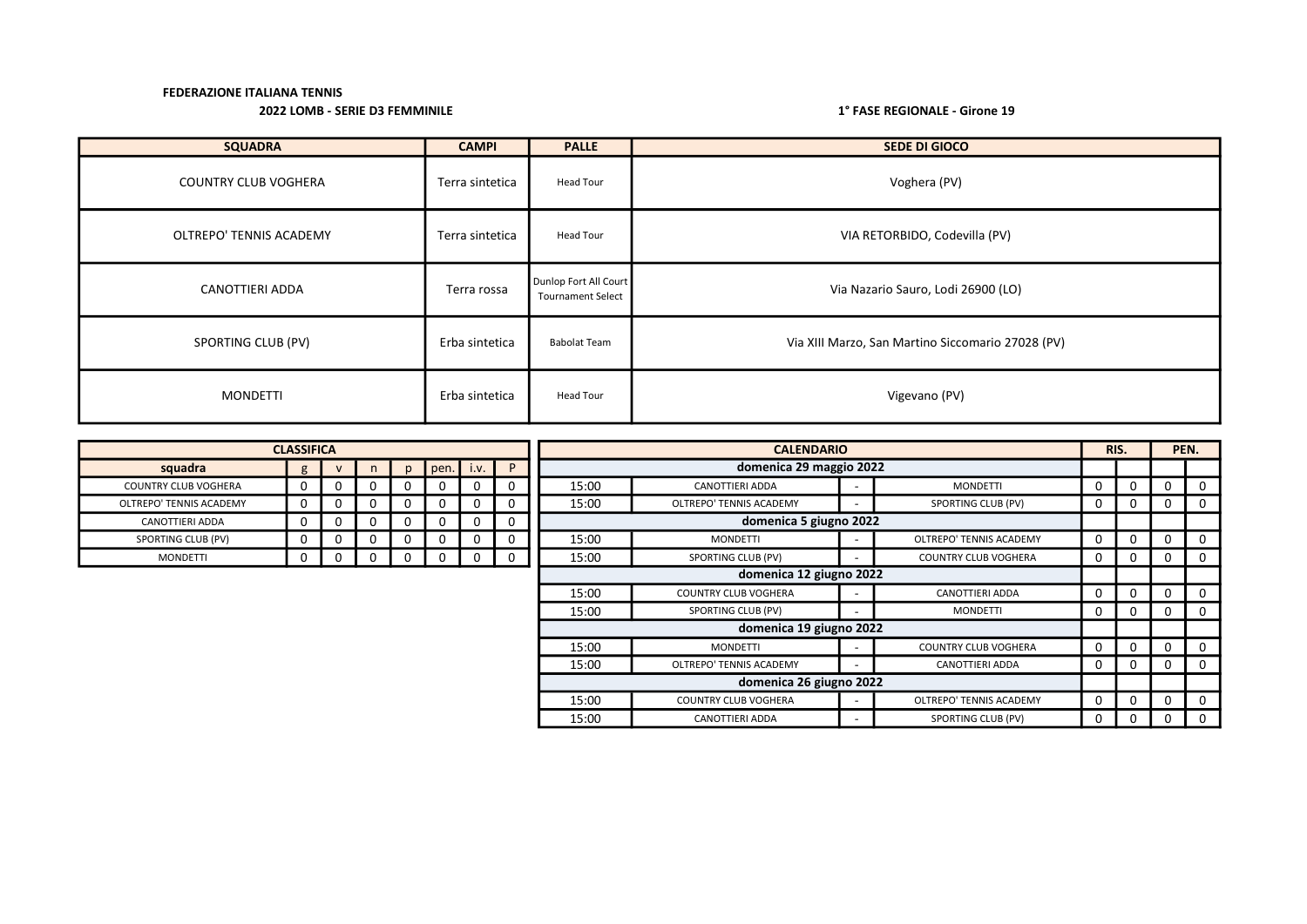| <b>SQUADRA</b>        | <b>CAMPI</b>             | <b>PALLE</b>                                      | SEDE DI GIOCO                                   |
|-----------------------|--------------------------|---------------------------------------------------|-------------------------------------------------|
| TC MONTEROSA          | Terra sintetica          | Dunlop Fort All Court<br><b>Tournament Select</b> | VIA GIOVANNI XXIII, Cardano al Campo 21010 (VA) |
| SAT 2010              | Erba sintetica           | Head Tour                                         | Via Collodi, Cantello 21050 (VA)                |
| TENNIS CLUB CCR ISPRA | Terra rossa              | <b>Babolat Team</b>                               | Ispra (VA)                                      |
| AMICI DEL TENNIS (VA) | Sintetico – green<br>set | Head Tour                                         | VIA SAN LUCIO, Lonate Ceppino (VA)              |
| <b>ISOLA VIRGINIA</b> | Erba sintetica           | Head Tour                                         | VIA NINO BIXIO, Biandronno 21024 (VA)           |

|                              | <b>CLASSIFICA</b> |              |   |   |           |   |              |       | <b>CALENDARIO</b>       |                       |   | RIS.     | PEN. |             |
|------------------------------|-------------------|--------------|---|---|-----------|---|--------------|-------|-------------------------|-----------------------|---|----------|------|-------------|
| squadra                      | g                 | $\mathsf{V}$ | n |   | pen. i.v. |   | P            |       | domenica 29 maggio 2022 |                       |   |          |      |             |
| TC MONTEROSA                 | 0                 | 0            | 0 | U | 0         | 0 | 0            | 15:00 | TENNIS CLUB CCR ISPRA   | <b>ISOLA VIRGINIA</b> | 0 | $\Omega$ | 0    | $\Omega$    |
| <b>SAT 2010</b>              | 0                 | 0            | 0 | 0 | 0         | 0 |              | 15:00 | <b>SAT 2010</b>         | AMICI DEL TENNIS (VA) | 0 |          | 0    | 0           |
| <b>FENNIS CLUB CCR ISPRA</b> | 0                 | 0            | 0 |   | 0         | 0 | 0            |       | domenica 5 giugno 2022  |                       |   |          |      |             |
| AMICI DEL TENNIS (VA)        | 0                 | 0            | 0 | Ü | 0         | 0 | 0            | 15:00 | <b>ISOLA VIRGINIA</b>   | <b>SAT 2010</b>       | 0 | $\Omega$ | 0    | $\mathbf 0$ |
| <b>ISOLA VIRGINIA</b>        | 0                 | 0            | 0 | 0 | 0         | 0 | $\mathbf{0}$ | 15:00 | AMICI DEL TENNIS (VA)   | TC MONTEROSA          | 0 | O        | 0    | $\mathbf 0$ |
|                              |                   |              |   |   |           |   |              |       | domenica 12 giugno 2022 |                       |   |          |      |             |
|                              |                   |              |   |   |           |   |              | 15:00 | <b>TC MONTEROSA</b>     | TENNIS CLUB CCR ISPRA | 0 |          | 0    | 0           |
|                              |                   |              |   |   |           |   |              | 15:00 | AMICI DEL TENNIS (VA)   | <b>ISOLA VIRGINIA</b> | 0 | n        | 0    | $\Omega$    |
|                              |                   |              |   |   |           |   |              |       | domenica 19 giugno 2022 |                       |   |          |      |             |
|                              |                   |              |   |   |           |   |              | 15:00 | <b>ISOLA VIRGINIA</b>   | TC MONTEROSA          | 0 |          | 0    | $\mathbf 0$ |
|                              |                   |              |   |   |           |   |              | 15:00 | <b>SAT 2010</b>         | TENNIS CLUB CCR ISPRA | 0 | 0        | 0    | $\Omega$    |
|                              |                   |              |   |   |           |   |              |       | domenica 26 giugno 2022 |                       |   |          |      |             |
|                              |                   |              |   |   |           |   |              | 15:00 | TC MONTEROSA            | <b>SAT 2010</b>       | 0 |          | 0    | $\Omega$    |
|                              |                   |              |   |   |           |   |              | 15:00 | TENNIS CLUB CCR ISPRA   | AMICI DEL TENNIS (VA) | 0 |          |      | $\Omega$    |

| <b>CLASSIFICA</b>            |    |   |   |   |      |      |   |  |  |  |  |  |
|------------------------------|----|---|---|---|------|------|---|--|--|--|--|--|
| squadra                      | g  | v | n | p | pen. | i.v. | P |  |  |  |  |  |
| <b>TC MONTEROSA</b>          | 0  | 0 | 0 | 0 | 0    | 0    | 0 |  |  |  |  |  |
| <b>SAT 2010</b>              | 0  | 0 | 0 | 0 | 0    | O    | O |  |  |  |  |  |
| <b>TENNIS CLUB CCR ISPRA</b> | 0  | 0 | 0 | 0 | 0    | 0    | 0 |  |  |  |  |  |
| AMICI DEL TENNIS (VA)        | 0  | 0 | 0 | 0 | 0    | 0    | 0 |  |  |  |  |  |
| <b>ISOLA VIRGINIA</b>        | м. |   |   |   |      |      |   |  |  |  |  |  |